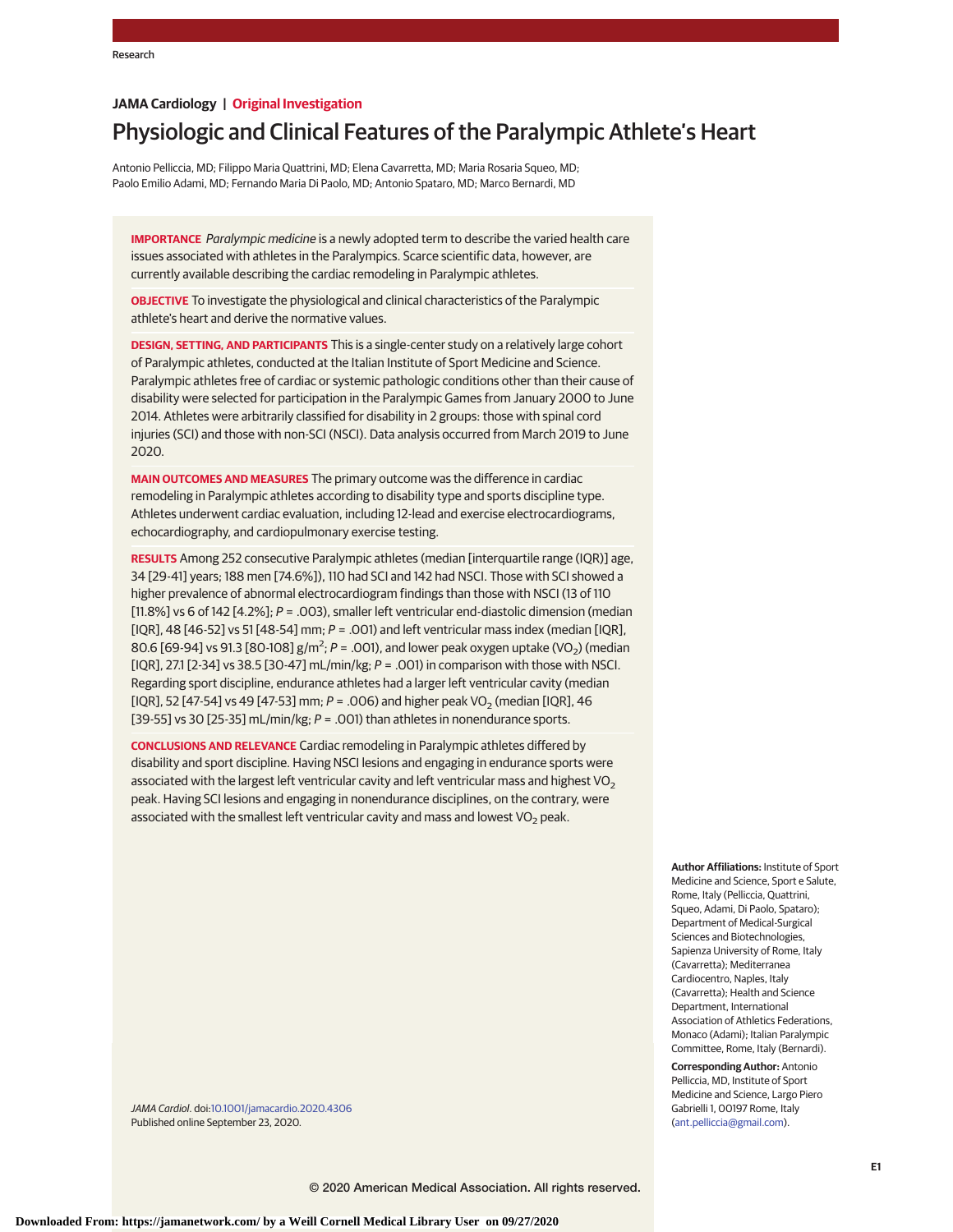ncreasing attention over the last decades has been paid to<br>individuals with physical and mental impairments, who<br>represent a growing proportion of the active population in<br>our society. Several legislative and societal init ncreasing attention over the last decades has been paid to individuals with physical and mental impairments, who represent a growing proportion of the active population in promulgated to restore their capability to participate in daily work, leisure time, and sport activities.<sup>1</sup> Consequently, involvement of individuals with different impairments in exercise programs and sporting events has grown exponentially in recent years, including in competitive athletics and participation in the Paralympic Games.<sup>2</sup>

The astonishing performances that Paralympic athletes can attain have also raisedmedical and scientific interest, with particular regard to their cardiovascular evaluation and medical care. *Paralympic medicine* is a newly adopted term to describe the varied health care issues associated with Paralympic athletes.<sup>3</sup> However, scarce scientific data are currently available regarding the extent, characteristics, and clinical correlates of cardiac remodeling in Paralympic athletes.<sup>4-9</sup> In the present study, therefore, we investigated cardiac remodeling, as defined by electrocardiographic, echocardiographic, and cardiopulmonary exercise testing, in a large cohort of Paralympic athletes, examined in the context of the preparticipation medical program implemented in our institute, the Institute of Sport Medicine and Science.

# **Methods**

## Study Population

The Institute of Sport Medicine and Science is responsible for the medical and performance evaluation of Italian athletes of elite rank before their participation in Olympic and Paralympic Games. The cardiovascular program that has been routinely implemented includes a history, a physical examination, 12-lead resting and adapted exercise electrocardiography, and echocardiography.<sup>10,11</sup>The study design was evaluated and approved by the review board of the institute. All patients included in this study were fully informed of the types and nature of the evaluation and signed consent forms, pursuant to Italian law and the institute's policy. All clinical data assembled from the study population are maintained in an institutional database.

For this study, we considered all Paralympic athletes selected for participation in the Paralympic Games, based on their performance and achievements, who were consecutively evaluated in our institution from January 2000 to June 2014. Participants were excluded in cases of cardiac abnormalities or technically inadequate or incomplete data. All included athletes were actively training and competing for a mean (SD) period of 3.2 (2.4) years before our evaluation and had achieved recognition in national and/or international events.

For the present analysis, Paralympic athletes were arbitrarily classified according to the disability in 2 major groups: (1) athletes with spinal cord injury (SCI; with the exclusion of individuals with quadriparesis), and (2) athletes with non– spinal cord injuries (NSCI), including those with amputation, postpoliomyelitis, cerebral palsy, and other different conditions (ie, *les autres*, a group that includes all those that do not

#### **Key Points**

**Question** What are the physiologic and clinical features of the Paralympic athlete's heart?

**Findings** This cohort study included 252 consecutive Paralympic athletes who underwent cardiac evaluation. Cardiac remodeling in Paralympic athletes significantly differs, both in male and female athletes, depending on the type of injury and type of sport, with non–spinal cord injuries and endurance sports associated with the highest prevalence of training-associated electrocardiogram changes, the largest left ventricular cavity and mass, and the greatest peak oxygen uptake.

**Meaning** This report provides characterization of the Paralympic athlete's heart according to the type of lesion and type of sport, which may find immediate implementation in the setting of preparticipation cardiovascular evaluation of these athletes.

fit into the aforementioned groups). With regard to sports, athletes were engaged in a variety of disciplines, which for the purpose of the present analysis were classified in 2 main groups: (1) endurance sports, including rowing, swimming, cycling, hand-bicycle, long-distance and marathon running, and crosscountry skiing and (2) nonendurance sports, including (most commonly) fencing, basketball, alpine skiing, ice-sledge hockey, table tennis, and archery.

### Physical Examination and 12-Lead Electrocardiogram

Physical examination and medical history were performed according to the recommendations of the International Olympic Committee.<sup>12</sup> The 12-lead ECG was recorded with the athlete in the supine position during quiet respiration, at 25mm/s, using a Cardioline ClickECG (Cardioline). The ECG patterns were analyzed according to the current international recommendations.<sup>13</sup>

#### Cardiopulmonary Exercise Testing

Exercise testing in athletes with SCI was performed through an arm-crank ergometer (Ergometrics and Ergoline 800; Ergoline GmbH).<sup>14</sup> The test started with a 3-minute warm-up at 30 to 50 W (according to the athlete's weight and practiced sport), with subsequent increments of 10 W/min until exhaustion, when the athlete was unable to maintain the power output despite constant encouragement, the heart reached 95% or more of the age-predicted value, or a plateau (or decline) in the oxygen uptake (VO<sub>2</sub>) was observed. In athletes with NSCI, exercise testing was performed on a bicycle-ergometer (Ergometrics ER 800S; Ergoline GmbH) according to the same protocol. Continuous ECG monitoring and recording (Delta 640 and Cube Stress Test; Cardioline) were effective during the exercise and subsequent 7-minute recovery period. Blood pressure was measured at baseline, peak exercise, and after 5 minutes of recovery.

During exercise, heart rate, pulmonary ventilation,  $VO<sub>2</sub>$ , and carbon dioxide production were measured using a breathby-breathmetabolimeter (Quark b2 and Quark CPET; COSMED). Peak VO<sub>2</sub> was assessed in absolute (ie,  $L/min$ ) and relative (ie, mL/min/kg) values.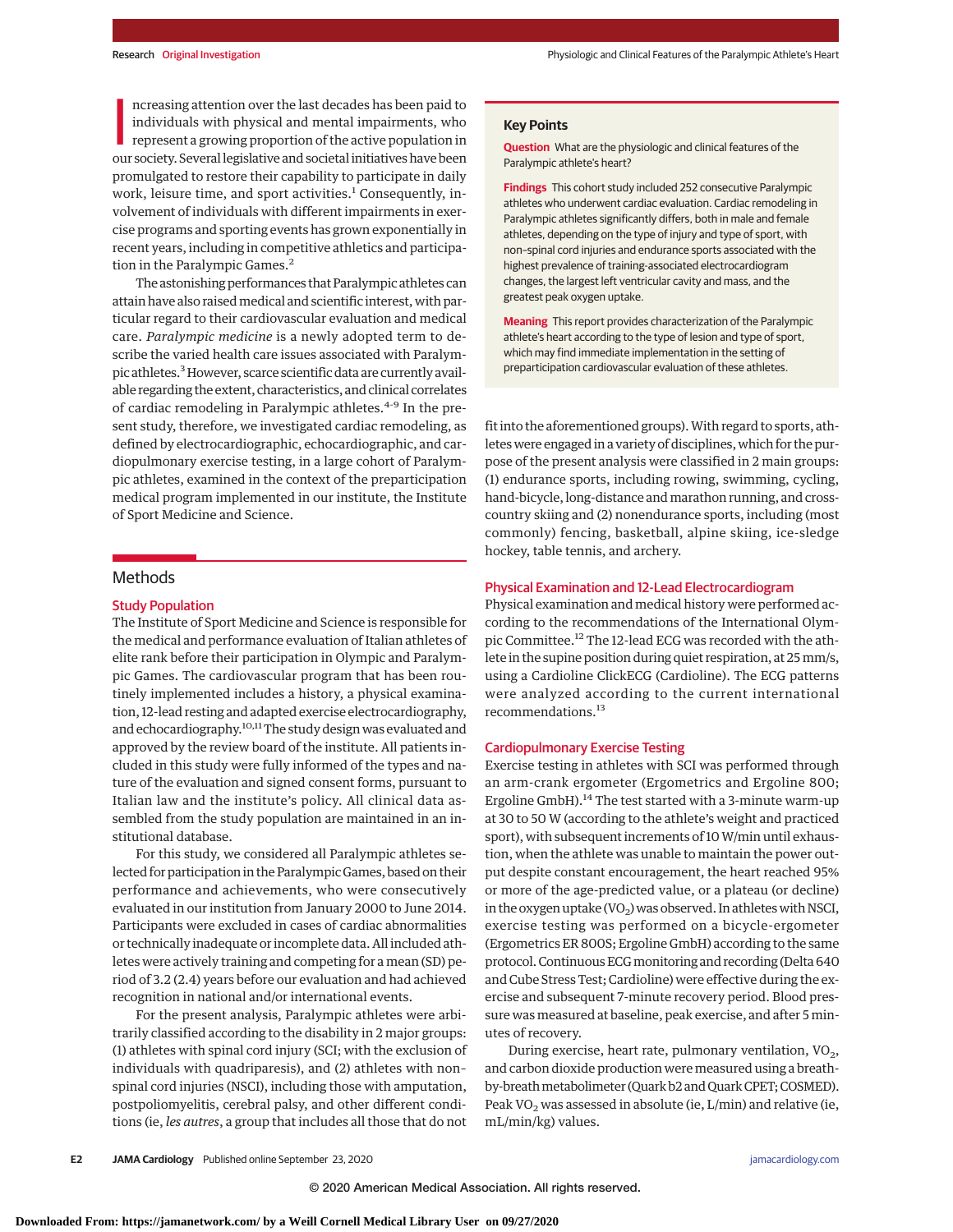#### Echocardiography

Two-dimensional and Doppler echocardiography were performed with Philips Sonos ie33 and Epic 7 (Philips Medical Systems).Measurements of end-diastolic and end-systolic left ventricular (LV) cavity dimensions and anterior ventricular septal and posterior free-wall thicknesses were obtained as recommended by the American Society of Echocardiography.<sup>15</sup> Each LVmass was calculated and indexed to body surface area. Ejection fractions were assessed by the modified Simpson rule. Parameters of LV filling and relaxation were obtained with pulsed Doppler and tissue Doppler imaging, as previously described.<sup>16</sup>

#### Statistical Analysis

Data are expressed as medians (IQRs). Comparisons between categorical and continuous variables were evaluated with  $\chi^2$ tests andMann-Whitney tests, as appropriate. A 2-tailed*P*value <.05 was considered statistically significant. Stepwise regression and analysis of variance analysis were used to assess the association of continuous variables (age, body surface area, heart rate, blood pressure, and LV mass) and categorical variables (type of disability and sports) with LVmass and peak oxygen uptake. Statistical analysis was performed using SPSS version 22 (IBM) from March 2019 to June 2020.

#### Results

### Demographic and Clinical Characteristics

Of the 296 participants, 44 were eventually excluded because of cardiac abnormalities ( $n = 24$ ) or technically inadequate or incomplete data ( $n = 20$ ). Therefore, the final study group included 252 athletes who were free of any cardiac or systemic pathologic conditions (other than the condition causing their impairment and disability). There were 110 athletes with SCI (43.7%) and 142 athletes with NSCI (56.3%); 76 (30.2%) were in endurance sports, and 176 (69.8%) were in nonendurance sports. The athletes' median (IQR) age was 34 (29-41) years, and 188 were men (74.6%). The median (IQR) body surface area was  $1.8$  (1.7-1.9)  $\text{m}^2$ . Both systolic (median [IQR], 120 [112-125] mm Hg) and diastolic (median [IQR], 80 [70-80] mm Hg) blood pressure values were within normal ranges.

With regard to sex, men had a larger body size than women (mean [SD], 1.89 [0.18] m<sup>2</sup> vs 1.60 [0.20] m<sup>2</sup>; *P* < .001) and relatively higher systolic (mean [SD], 120 [11] vs 115 [9] mm Hg) and diastolic (80 [7] vs 70 [8]mm Hg;*P* < .001) blood pressures values. Resting heart rates were similar in men and women.

With regard to the type of disability (SCI vs NSCI), no differences were observed for sex distribution, age, and body size among the 2 groups. Resting heart rate was higher in male athletes with SCI (median [IQR], 68 [61-75] bpm) than male athletes with NSCI (median [IQR], 62 [53-70] bpm;*P* = .003), while blood pressure was comparable among the 2 groups in both sexes (Table 1).

With regard to the type of sport, no differences were observed for age, body size, or blood pressure between those involved in endurance vs nonendurance sports in both men and

women. Resting heart rates were lower in male athletes in endurance sports than nonendurance sports (median [IQR], 67 [60-75] bpm vs 55 [51-63] bpm; *P* < .001; Table 2).

# Twelve-Lead Electrocardiography

The training-associated ECG changes<sup>13</sup> were most of the ECG alterations, including sinus bradycardia (n = 62 [24.6%]), STsegment elevation (n = 90 [35.7%]), increased QRS voltage suggestive of LV hypertrophy (n = 62 [24.6%]), incomplete right bundle branch block (n = 51 [20.2%]), J-wave pattern (early repolarization; n = 30 [11.9%]), and prolonged PR interval (>0.20 seconds; n = 29 [11.5%]). The training-associated ECG findings weremore common inmenwith NSCI (42 [39.6%] of this group) vs men with SCI (17 [20.7%];  $P = .007$ ; Table 1) and male athletes competing in endurance disciplines (30 [57.7%] of this group) vs nonendurance disciplines (29 [21.3%]; *P* < .001; Table 2).

Abnormal ECG findings, not associated with training,<sup>13</sup> were detected in 19 athletes (7.5% of the overall population). The most common were T-wave inversions (n = 15 [5.9%]), in anterior precordial leads ( $V_1$ - $V_3$ ) in 6 individuals and lateral or inferior-lateral leads in 9 individuals. Premature ventricular beats ( $\geq$ 2) were seen in the remaining 4 individuals (1.5%). These ECG abnormalities weremore frequent in those with SCI than those with NSCI (13 of 110 [11.8%] vs 6 of 142 [4.2%]) and female compared with male athletes (8 of 64 women [12.5%] vs 11 of 188 men [5.9%]), because of the large prevalence of anterior T-wave inversions (Table 1).

Borderline ECG findings were seen in 7 individuals (2.8%) and included isolated left-axis deviation (n = 5), complete right bundle branch block ( $n = 1$ ), and right-axis deviation ( $n = 1$ ). These alterations showed no different distribution in association with the type of disability (Table 1) or sport (Table 2).

#### LV Dimensions and Mass

Distribution of LV dimensions in the overall Paralympic cohort is shown in Figure 1. The median (IQR) LV dimensions varied primarily according to sex, with men showing larger LV cavity dimensions (51 [48-54] vs 46 [43-49]mm; *P* < .001), LV wall thickness (9 [9-10] vs 8 [8-9] mm; *P* < .001), and normalized LV mass (92 [79-105] vs 77 [67-87] g/m<sup>2</sup> ; *P* < .001) in comparison with women.

Major differences in LV dimensions and masses were observed in association with the type of disability. In the overall population, athletes with SCI had smaller LV end-diastolic dimension (48 [46-52] vs 51 [48-54] mm; *P* = .001) and LV mass index values (80.6 [69-94] vs 91.3 [80-108] g/m<sup>2</sup> ; *P* = .001) in comparison with athletes with NSCI. Specifically, male athletes with SCI showed significantly smaller LV cavity size (median [IQR], 53 [50-55] vs 50 [47-52] mm; *P* = .001) and both absolute LV mass (median [IQR], 179.5 [158.2-205.6] g vs 153.4 [136.6-184.2] g; *P* < .001) and normalized LV mass (median  $[IQR]$ , 95.9  $[86.7-111.4]$   $g/m^2$  vs 84.2  $[73.5-99.4]$   $g/m^2$ ;  $P < .001$ ) compared with athletes with NSCI (Table 1). A similar pattern was observed among female athletes, with normalized LVmass reaching statistical significance (median [IQR], 80.3 [71.8- 89.5] g/m<sup>2</sup> vs 71.2 [60.9-84.0] g/m<sup>2</sup>; *P* = .03). No differences were observed for left atrium and aortic dimensions in both sexes.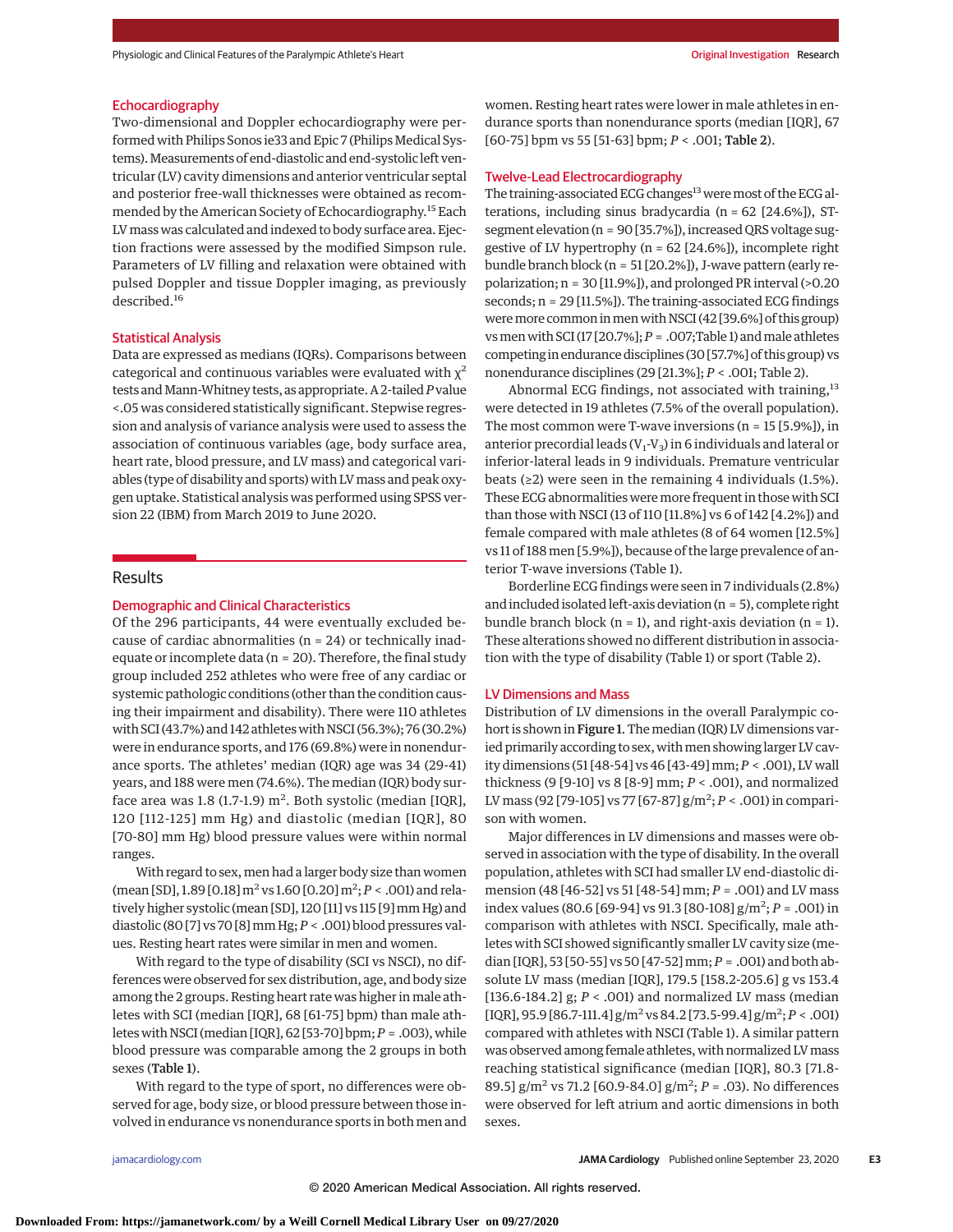Table 1. Demographic, Electrocardiographic, Echocardiographic, and Functional Characteristics of Male and Female Paralympic Athletes With Respect to Type of Disability

| Male athletes ( $n = 188$ )<br>Female athletes ( $n = 64$ )<br>Characteristic<br>With NSCI ( $n = 106$ )<br>With SCI ( $n = 82$ )<br>P value<br>With NSCI ( $n = 36$ )<br>P value<br>With SCI ( $n = 28$ )<br>33.0 (29.5-40.1)<br>34.0 (30.0-39.2)<br>.56<br>35.5 (23.5-42.0)<br>34.5 (28-41.7)<br>.90<br>Age, y<br>Body surface area, m <sup>2</sup><br>.69<br>$1.84(1.7-1.9)$<br>$1.9(1.8-2.0)$<br>.52<br>$1.6(1.5-1.7)$<br>$1.6(1.5-1.7)$<br>Blood pressure, mm Hg<br>Systolic<br>120 (120-130)<br>120 (120-130)<br>.93<br>113 (105-120)<br>115 (110-120)<br>.48<br>70 (70-80)<br><b>Diastolic</b><br>80 (75-80)<br>$80(75-85)$<br>.21<br>70 (70-80)<br>.83<br>Heart rate, bpm<br>62 (53-70)<br>68 (61-75)<br>.003<br>66 (57-72)<br>68 (63-77)<br>.14<br>Sinus bradycardia (heart rate<br>.007<br>11(30.6)<br>.42<br>42 (39.6)<br>17(20.7)<br>6(21.4)<br>$<$ 60 bpm), No. $(\%)$<br>Electrocardiogram findings, No. (%)<br>.17<br>Training associated<br>42 (39.6)<br>17(20.7)<br>.007<br>12(33.3)<br>6(21.4)<br>$\overline{0}$<br><b>Borderline</b><br>4(3.8)<br>2(2.4)<br>.70<br>1(2.8)<br>.38 |
|-----------------------------------------------------------------------------------------------------------------------------------------------------------------------------------------------------------------------------------------------------------------------------------------------------------------------------------------------------------------------------------------------------------------------------------------------------------------------------------------------------------------------------------------------------------------------------------------------------------------------------------------------------------------------------------------------------------------------------------------------------------------------------------------------------------------------------------------------------------------------------------------------------------------------------------------------------------------------------------------------------------------------------------------------------------------------------------------------------|
|                                                                                                                                                                                                                                                                                                                                                                                                                                                                                                                                                                                                                                                                                                                                                                                                                                                                                                                                                                                                                                                                                                     |
|                                                                                                                                                                                                                                                                                                                                                                                                                                                                                                                                                                                                                                                                                                                                                                                                                                                                                                                                                                                                                                                                                                     |
|                                                                                                                                                                                                                                                                                                                                                                                                                                                                                                                                                                                                                                                                                                                                                                                                                                                                                                                                                                                                                                                                                                     |
|                                                                                                                                                                                                                                                                                                                                                                                                                                                                                                                                                                                                                                                                                                                                                                                                                                                                                                                                                                                                                                                                                                     |
|                                                                                                                                                                                                                                                                                                                                                                                                                                                                                                                                                                                                                                                                                                                                                                                                                                                                                                                                                                                                                                                                                                     |
|                                                                                                                                                                                                                                                                                                                                                                                                                                                                                                                                                                                                                                                                                                                                                                                                                                                                                                                                                                                                                                                                                                     |
|                                                                                                                                                                                                                                                                                                                                                                                                                                                                                                                                                                                                                                                                                                                                                                                                                                                                                                                                                                                                                                                                                                     |
|                                                                                                                                                                                                                                                                                                                                                                                                                                                                                                                                                                                                                                                                                                                                                                                                                                                                                                                                                                                                                                                                                                     |
|                                                                                                                                                                                                                                                                                                                                                                                                                                                                                                                                                                                                                                                                                                                                                                                                                                                                                                                                                                                                                                                                                                     |
|                                                                                                                                                                                                                                                                                                                                                                                                                                                                                                                                                                                                                                                                                                                                                                                                                                                                                                                                                                                                                                                                                                     |
|                                                                                                                                                                                                                                                                                                                                                                                                                                                                                                                                                                                                                                                                                                                                                                                                                                                                                                                                                                                                                                                                                                     |
|                                                                                                                                                                                                                                                                                                                                                                                                                                                                                                                                                                                                                                                                                                                                                                                                                                                                                                                                                                                                                                                                                                     |
| Abnormal<br>6(7.3)<br>.54<br>1(2.8)<br>7(25)<br>.008<br>5(4.7)                                                                                                                                                                                                                                                                                                                                                                                                                                                                                                                                                                                                                                                                                                                                                                                                                                                                                                                                                                                                                                      |
| LV end-diastolic diameter, mm<br>53 (50-55)<br>$50(47-52)$<br>< .001<br>47 (44-49)<br>45 (42-48)<br>.06                                                                                                                                                                                                                                                                                                                                                                                                                                                                                                                                                                                                                                                                                                                                                                                                                                                                                                                                                                                             |
| LV end-systolic diameter, mm<br>.01<br>$29(26-31)$<br>$28(23-32)$<br>.19<br>33 (30-35)<br>$31(28-33)$                                                                                                                                                                                                                                                                                                                                                                                                                                                                                                                                                                                                                                                                                                                                                                                                                                                                                                                                                                                               |
| .27<br>.07<br>$9(9-10)$<br>$9(9-10)$<br>$9(8-9)$<br>$8(8-9)$<br>Septal LV thickness, mm                                                                                                                                                                                                                                                                                                                                                                                                                                                                                                                                                                                                                                                                                                                                                                                                                                                                                                                                                                                                             |
| LV posterior wall, mm<br>.007<br>$8(7-9)$<br>.77<br>$9(9-10)$<br>$9(9-10)$<br>$8.0(8-9)$                                                                                                                                                                                                                                                                                                                                                                                                                                                                                                                                                                                                                                                                                                                                                                                                                                                                                                                                                                                                            |
| Relative wall thickness ratio<br>.22<br>$0.36(0.34-0.38)$<br>$0.37(0.34-0.38)$<br>$0.36(0.33 - 0.37)$<br>$0.36(0.34-0.38)$<br>.36                                                                                                                                                                                                                                                                                                                                                                                                                                                                                                                                                                                                                                                                                                                                                                                                                                                                                                                                                                   |
| LV mass index, $q/m^2$<br>< .001<br>.03<br>95.9 (86.7-111.4)<br>84.2 (73.5-99.4)<br>80.3 (71.8-89.5)<br>71.2 (60.9-84.0)                                                                                                                                                                                                                                                                                                                                                                                                                                                                                                                                                                                                                                                                                                                                                                                                                                                                                                                                                                            |
| LV mass, g<br>179.5 (158.2-205.6)<br>153.4 (136.6-184.2)<br>< .001<br>129.0 (108.5-152.7)<br>115.1 (95.3-142.0)<br>.08                                                                                                                                                                                                                                                                                                                                                                                                                                                                                                                                                                                                                                                                                                                                                                                                                                                                                                                                                                              |
| .11<br>31.5 (30.0-34.7)<br>.52<br>Left atrium, mm<br>36.0 (33.3-38.1)<br>35.0 (31.0-37.0)<br>33.3 (30.0-35.7)                                                                                                                                                                                                                                                                                                                                                                                                                                                                                                                                                                                                                                                                                                                                                                                                                                                                                                                                                                                       |
| 32 (30-34)<br>32 (30-34)<br>.73<br>$28(26-31)$<br>$27(26-29)$<br>.24<br>Aortic root, mm                                                                                                                                                                                                                                                                                                                                                                                                                                                                                                                                                                                                                                                                                                                                                                                                                                                                                                                                                                                                             |
| <b>Pulsed wave Doppler</b>                                                                                                                                                                                                                                                                                                                                                                                                                                                                                                                                                                                                                                                                                                                                                                                                                                                                                                                                                                                                                                                                          |
| E wave, cm/s<br>.21<br>78 (66-89)<br>$70(63-81)$<br>.006<br>86 (76-97)<br>79 (73-91)                                                                                                                                                                                                                                                                                                                                                                                                                                                                                                                                                                                                                                                                                                                                                                                                                                                                                                                                                                                                                |
| A wave, cm/s<br>53.1 (47.0-62.5)<br>52.5 (46.7-61.2)<br>.89<br>56.0 (45.3-65.0)<br>55.0 (46.0-66.2)<br>.84                                                                                                                                                                                                                                                                                                                                                                                                                                                                                                                                                                                                                                                                                                                                                                                                                                                                                                                                                                                          |
| E:A ratio<br>.03<br>.40<br>$1.4(1.2-1.7)$<br>$1.3(1.1-1.5)$<br>$1.6(1.3-1.9)$<br>$1.4(1.2-1.8)$                                                                                                                                                                                                                                                                                                                                                                                                                                                                                                                                                                                                                                                                                                                                                                                                                                                                                                                                                                                                     |
| Tissue Doppler imaging, cm/s                                                                                                                                                                                                                                                                                                                                                                                                                                                                                                                                                                                                                                                                                                                                                                                                                                                                                                                                                                                                                                                                        |
| $11.5(10.3-13.7)$<br>$11.5(9.3-14.0)$<br>$11.9(10.3-13.6)$<br>12.3 (10.9-13.9)<br>.52<br>E wave<br>.34                                                                                                                                                                                                                                                                                                                                                                                                                                                                                                                                                                                                                                                                                                                                                                                                                                                                                                                                                                                              |
| .45<br>$9.9(8.0-10.7)$<br>$9.30(8.1 - 10.3)$<br>.66<br>$8.5(7.7-9.6)$<br>$9.0(8.1-11.4)$<br>A wave                                                                                                                                                                                                                                                                                                                                                                                                                                                                                                                                                                                                                                                                                                                                                                                                                                                                                                                                                                                                  |
| S wave<br>$9.1(8.2-10.3)$<br>$8.8(7.8-10.4)$<br>.35<br>$9.0(7.7-9.6)$<br>$8.5(7.8-9.1)$<br>.22                                                                                                                                                                                                                                                                                                                                                                                                                                                                                                                                                                                                                                                                                                                                                                                                                                                                                                                                                                                                      |
| E:E' ratio<br>$8.3(6.8-10.9)$<br>$7.55(6.5-10.2)$<br>.26<br>$9.5(7.2-12.7)$<br>$8.1(6.2-10.2)$<br>.11                                                                                                                                                                                                                                                                                                                                                                                                                                                                                                                                                                                                                                                                                                                                                                                                                                                                                                                                                                                               |
| 65 (60-70)<br>.76<br>$67(63.2-69.7)$<br>67 (59-70)<br>.67<br>Ejection fraction, %<br>64 (60-68)                                                                                                                                                                                                                                                                                                                                                                                                                                                                                                                                                                                                                                                                                                                                                                                                                                                                                                                                                                                                     |
| Maximum workload, W<br>159.5 (133.7-233.2)<br>107.0 (78.8-200.0)<br>< .001<br>107.0 (78.8-200.0)<br>70.1 (55.3-92.0)<br>.001                                                                                                                                                                                                                                                                                                                                                                                                                                                                                                                                                                                                                                                                                                                                                                                                                                                                                                                                                                        |
| Maximum workload index, W/kg<br>< .001<br>$1.8(1.4-3.9)$<br>.02<br>$2.3(1.9-3.1)$<br>$1.8(1.4-3.9)$<br>$1.2(1.0-1.7)$                                                                                                                                                                                                                                                                                                                                                                                                                                                                                                                                                                                                                                                                                                                                                                                                                                                                                                                                                                               |
| 39.5 (32.9-49.3)<br>31.2 (23.8-42.1)<br>1001<br>31.2 (23.8-42.1)<br>23.7 (20.3-33.3)<br>.001<br>Peak VO <sub>2.</sub> L/min $\times$ kg                                                                                                                                                                                                                                                                                                                                                                                                                                                                                                                                                                                                                                                                                                                                                                                                                                                                                                                                                             |
| .90<br>Peak heart rate, bpm<br>177.0 (161.7-184.0)<br>175.0 (161.5-184.2)<br>175.0 (161.5-184.2)<br>174.2 (157.0-179.2)<br>.55                                                                                                                                                                                                                                                                                                                                                                                                                                                                                                                                                                                                                                                                                                                                                                                                                                                                                                                                                                      |
| Peak blood pressure                                                                                                                                                                                                                                                                                                                                                                                                                                                                                                                                                                                                                                                                                                                                                                                                                                                                                                                                                                                                                                                                                 |
| Systolic, mm Hg<br>170 (155-185)<br>165 (150-180)<br>.01<br>165 (150-180)<br>170 (150-170)<br>.12                                                                                                                                                                                                                                                                                                                                                                                                                                                                                                                                                                                                                                                                                                                                                                                                                                                                                                                                                                                                   |
| .10<br>80 (70-85)<br>70 (70-80)<br>.03<br>Diastolic, mm Hg<br>80 (70-80)<br>80 (70-85)                                                                                                                                                                                                                                                                                                                                                                                                                                                                                                                                                                                                                                                                                                                                                                                                                                                                                                                                                                                                              |

Abbreviations: A max, late (atrial) diastolic peak-flow velocity; A wave, late diastolic relaxation peak velocity; E max, early diastolic peak flow velocity; E:A ratio, ratio of the early to late diastolic peak flow velocities; E wave, early diastolic relaxation peak velocity; LV, left ventricular; NSCI, non–spinal cord injury; SCI, spinal cord injury; S wave, systolic peak velocity.

With regard to the type of sports, athletes in endurance sports had larger LV cavities than athletes in nonendurance sports (median [IQR], 52.0 [47-54] mm vs 49.0 [47-53] mm; *P* = .006). Specifically,male athletes engaged in endurance disciplines showed larger LV cavities (median [IQR], 53.5 [51- 55.7] mm vs 50 [48-53] mm; *P* = .001), greater wall thicknesses (median [IQR], 10 [9-11] mm vs 9 [9-10] mm; *P* = .001), and greater LV mass (median [IQR], 109 [93.7-119.3]  $g/m^2$  vs 88.4 [75.6-97]  $g/m^2$ ;  $P = .001$ ) compared with athletes in nonendurance sports. Differences in LV dimensions were not significant among women. Moreover, no differences were observed for left atrial and aortic root dimensions in athletes of both sexes in endurance vs nonendurance sports (Table 2; Figure 2A).

When the type of sport was examined with regard to the type of disability, it was evident that within the nonendurance group, athletes with NSCI had larger LV cavity dimensions (median [IQR], 50 [47-53]mm vs 48 [46-51]mm;*P* = .001)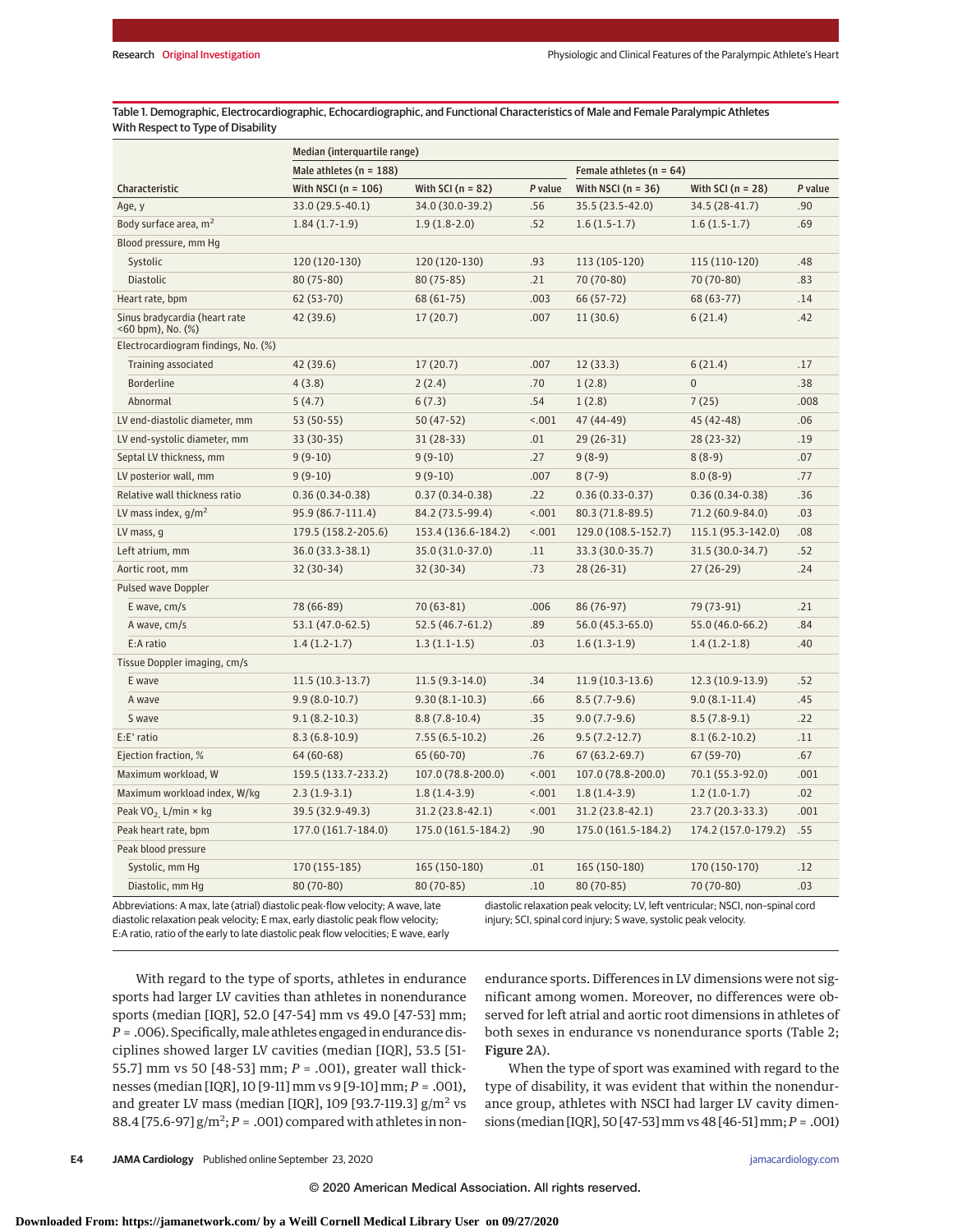Table 2. Demographic, Electrocardiographic, Echocardiographic, and Functional Characteristics in Male and Female Paralympic Athletes With Respect to Type of Sport

|                                                          | Median (interquartile range) |                                |         |                              |                                |         |  |  |  |
|----------------------------------------------------------|------------------------------|--------------------------------|---------|------------------------------|--------------------------------|---------|--|--|--|
|                                                          | Male athletes ( $n = 188$ )  |                                |         | Female athletes ( $n = 64$ ) |                                |         |  |  |  |
| Characteristic                                           | Nonendurance<br>$(n = 136)$  | <b>Endurance</b><br>$(n = 52)$ | P value | Nonendurance<br>$(n = 40)$   | <b>Endurance</b><br>$(n = 24)$ | P value |  |  |  |
| Age, y                                                   | 34 (30-39)                   | 34 (29-41)                     | .82     | 35 (28-43)                   | $33(21-42)$                    | .28     |  |  |  |
| Body surface area, m <sup>2</sup>                        | $1.9(1.8-2.0)$               | $1.8(1.7-1.9)$                 | .04     | $1.6(1.5-1.7)$               | $1.6(1.5-1.7)$                 | .51     |  |  |  |
| Blood pressure, mm Hg                                    |                              |                                |         |                              |                                |         |  |  |  |
| Systolic                                                 | 120 (120-130)                | 120 (120-125)                  | .34     | 120 (110-125)                | 110 (106-115)                  | .03     |  |  |  |
| <b>Diastolic</b>                                         | $80(75-85)$                  | 80 (70-80)                     | .05     | 75 (70-80)                   | 70 (70-80)                     | .65     |  |  |  |
| Heart rate, bpm                                          | $67(60-75)$                  | $55(51-63)$                    | < .001  | 69 (60-76)                   | $65(56-68)$                    | .08     |  |  |  |
| Sinus bradycardia (heart rate<br>$<$ 60 bpm), No. $(\%)$ | 29(21.3)                     | 30(57.7)                       | < .001  | 10(25)                       | 7(29.2)                        | .77     |  |  |  |
| Electrocardiogram findings, No. (%)                      |                              |                                |         |                              |                                |         |  |  |  |
| Training associated                                      | 29(21.3)                     | 30(57.7)                       | < .001  | 10(25)                       | 8(33.3)                        | .39     |  |  |  |
| <b>Borderline</b>                                        | 2(1.5)                       | 3(5.8)                         | .05     | $\overline{0}$               | 1(4.2)                         | .38     |  |  |  |
| Abnormal                                                 | 8(5.9)                       | 3(5.8)                         | > 0.99  | 7(17.5)                      | 1(4.2)                         | .24     |  |  |  |
| LV end-diastolic diameter, mm                            | $50.0(48.1 - 53.0)$          | 53.5 (51.0-55.7)               | < .001  | 45.0 (43.3-49.0)             | 47.0 (44.5-49.0)               | .17     |  |  |  |
| LV end-systolic diameter, mm                             | 32.0 (29.0-34.2)             | 33.5 (30.0-36)                 | .001    | 28.5 (26.1-31.4)             | 26.5 (25.0-31.4)               | .45     |  |  |  |
| Septal LV thickness, mm                                  | $9(9-10)$                    | $10(9-11)$                     | < .001  | $8(8-9)$                     | $8.0(8.0-9.0)$                 | .66     |  |  |  |
| LV posterior wall, mm                                    | $9(9.0-9.7)$                 | $10(9-10)$                     | < .001  | $8(7.2 - 8.7)$               | $8.0(7.2-9.0)$                 | .86     |  |  |  |
| Relative wall thickness ratio                            | $0.36(0.34-0.38)$            | $0.37(0.35-0.38)$              | .07     | $0.36(0.33 - 0.38)$          | $0.35(0.33 - 0.37)$            | .28     |  |  |  |
| LV mass index, $q/m^2$                                   | 88.4 (75.6-97.4)             | 109.3 (93.7-119.3)             | < .001  | 72.0 (65.1-85.4)             | 79.4 (71.5-89.3)               | .16     |  |  |  |
| LV mass, g                                               | 163.6 (139.9-188.3)          | 199.3 (164.4-225.2)            | < .001  | 121.8 (96.3-143.2)           | 124.5 (108.5-146.8)            | .57     |  |  |  |
| Left atrium, mm                                          | 35.0 (32.1-37.4)             | 36.1 (33.2-40.1)               | .03     | 31.2 (29.2-34.7)             | 33.2 (31.2-36.0)               | .10     |  |  |  |
| Aortic root, mm                                          | 32 (30-34)                   | 33 (31-36)                     | .03     | 28 (26-29)                   | $27(25-30)$                    | .68     |  |  |  |
| Pulsed-wave Doppler                                      |                              |                                |         |                              |                                |         |  |  |  |
| E wave, cm/s                                             | 74.1 (64.2-88.2)             | 75.0 (65.1-86.0)               | .95     | 83.0 (75.0-91.2)             | 86.5 (73.7-105.2)              | .11     |  |  |  |
| A wave, cm/s                                             | 56.0 (48.3-64.0)             | $50.1(45.2 - 56.0)$            | .006    | 56.0 (45.7-66.2)             | 64.5 (53.0-84.1)               | .91     |  |  |  |
| E:A ratio                                                | $1.36(1.1-1.6)$              | $1.78(1.4-2.1)$                | .02     | $1.36(1.1-1.9)$              | $1.85(1.6-2.3)$                | .14     |  |  |  |
| Tissue Doppler imaging, cm/s                             |                              |                                |         |                              |                                |         |  |  |  |
| E wave                                                   | $11.5(9.5-13.8)$             | $11.5(9.3-14.0)$               | .95     | 12.2 (10.7-13.8)             | 12.3 (10.9-13.9)               | .99     |  |  |  |
| A wave                                                   | $9.6(8.3-10.6)$              | $9.3(8.1-10.3)$                | .09     | $9.0(8.1 - 11.3)$            | $9.0(8.1-11.4)$                | .36     |  |  |  |
| S wave                                                   | $8.9(7.8-10.3)$              | $8.8(7.8-10.4)$                | .23     | $8.7(7.8-9.2)$               | $8.5(7.8-9.1)$                 | .44     |  |  |  |
| $E: E'$ ratio                                            | $7.8(6.5-10.1)$              | $7.55(6.5-10.2)$               | .41     | $8.6(8.1-11.3)$              | $8.1(6.2-10.2)$                | .14     |  |  |  |
| Ejection fraction, %                                     | 64 (60-70)                   | $65(60-68)$                    | .94     | $67(63-70)$                  | 66 (62-70)                     | .63     |  |  |  |
| Maximum workload, W                                      | 127.5 (100.2-153.0)          | 220.2 (166.1-300.0)            | < 0.001 | 70.0 (56.5-82.4)             | 151.0 (95.4-220.0)             | < .001  |  |  |  |
| Maximum workload index, W/kg                             | $1.8(1.4-2.1)$               | $3.0(2.5-4.1)$                 | < .001  | $1.2(1.0-1.5)$               | $2.4(1.7-4.1)$                 | < .001  |  |  |  |
| Peak $VO_2$ L/min $\times$ kg                            | 31.7 (25.4-36.1)             | 49.0 (42.7-62.1)               | < .001  | 23.6 (20.3-26.5)             | 39.4 (31.8-48.7)               | < .001  |  |  |  |
| Peak heart rate, bpm                                     | 177 (164-184)                | 179 (164-185)                  | .43     | 174 (157-182)                | 174 (167-186)                  | .35     |  |  |  |
| Peak blood pressure, mm Hg                               |                              |                                |         |                              |                                |         |  |  |  |
| Systolic                                                 | 170 (150-174)                | 180 (160-190)                  | .03     | 158.5 (150-170)              | 170 (160-185)                  | .002    |  |  |  |
| <b>Diastolic</b>                                         | 80 (70-80)                   | 80 (70-85)                     | .95     | 77 (70-80)                   | 75 (70-90)                     | .65     |  |  |  |
|                                                          |                              |                                |         |                              |                                |         |  |  |  |

Abbreviations: A max, late (atrial) diastolic peak flow-velocity; A wave, late diastolic relaxation peak velocity; LV, left ventricular; E max, early diastolic peak flow velocity; E:A ratio, ratio of the early to late diastolic peak flow velocities; E wave, early diastolic relaxation peak velocity; S wave, systolic peak velocity.

and masses (median [IQR], 89 [77-97]  $\rm g/m^2$  vs 80 [69-93]  $\rm g/m^2$ ; *P* = .003) than athletes with SCI, as shown in Table 3 for men. On the other hand, among the athletes in endurance sports, the differences in LV dimensions between those with NSCI vs SCI were virtually absent or trivial. Similar findings were observed among the women athletes.

On individual analysis, LV cavity dimension exceeded the accepted normal limits (ie, 54 mm), $17$  ranging from 55 to 60 mm, in 36 athletes (14.3%). Most of these ( $n = 24$ ) were men engaged in endurance disciplines (ie, cycling, swimming, marathon, and cross-country skiing). Left ventricular wall thickness did not exceed the accepted normal limits (ie, 12 mm),<sup>18</sup> with the exception of 1 male cyclist. The left atrium was enlarged (ie,  $>40$  mm)<sup>19</sup> in 18 athletes (7.1%), 13 of whom were male athletes in endurance sports.

#### Systolic and Diastolic LV Function

Left ventricular functioning was normal (ejection fraction >54%)<sup>20</sup> in all participants, without differences with regard to sex, type of disability, or sport (Tables 1, 2, and 3). Pulsedwave Doppler studies showed a normal LV filling pattern, with the early to late diastolic peak velocities (E:A ratio) greater than 1 in 239 (94.8%). Analysis of the differences according to disability revealed that male athletes with NSCI showed higher E waves (median [IQR], 78 [66-89] cm/s vs 70 [63-81] cm/s; *P* = .006) and E:A ratios (median [IQR], 1.4 [1.2-1.7] vs 1.3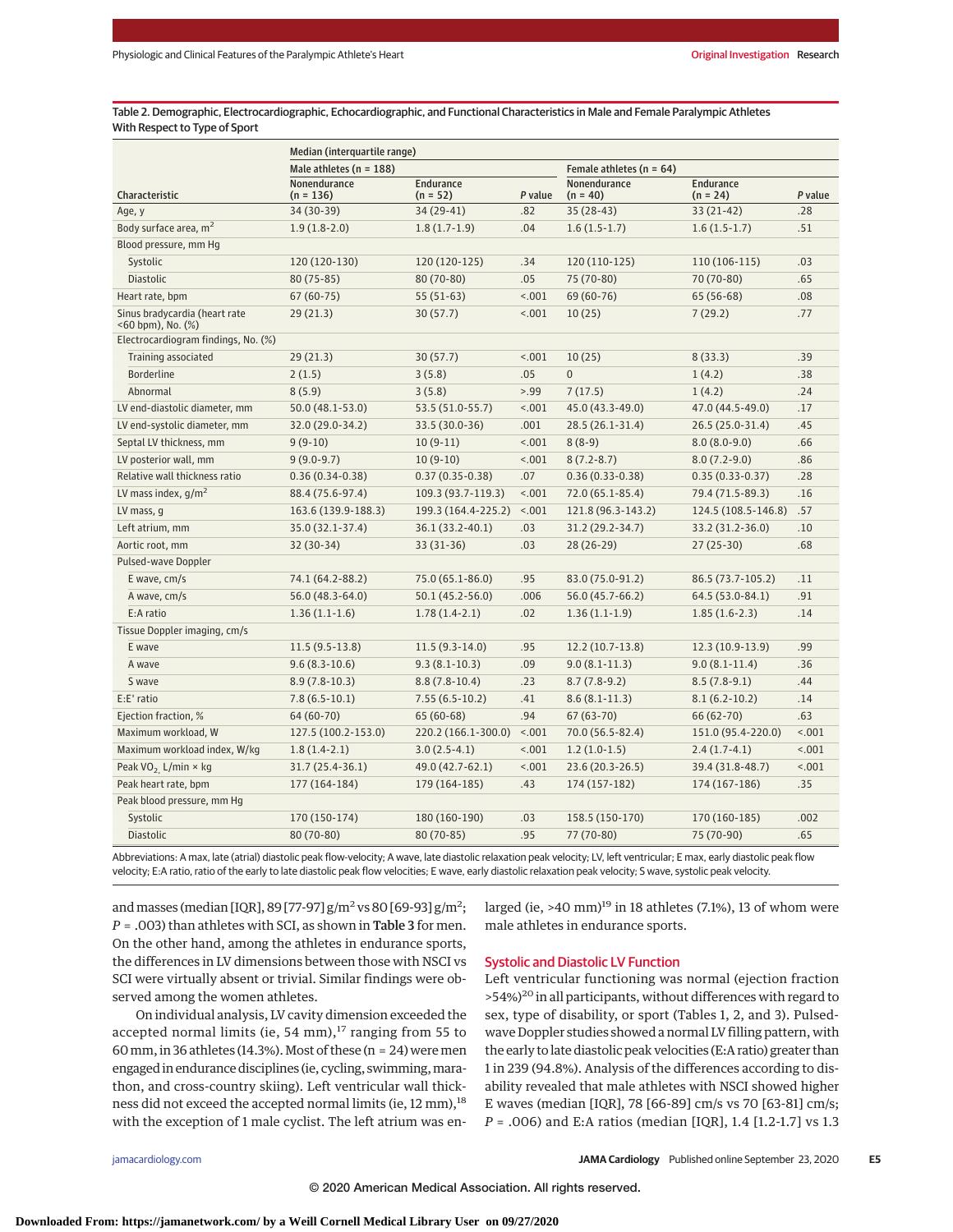#### Figure 1. Distribution of Left Ventricular Cavity Dimension and Wall Thickness in the Overall Paralympic Athlete Population



A, Left ventricular end-diastolic diameter. B, Left ventricular wall thickness. Both are shown in relation to sex. The 95th percentile values are indicated by the vertical arrows.

#### Figure 2. Distribution of Left Ventricular Mass Index and Peak Oxygen Uptake (VO<sub>2</sub>) in the Paralympic Athlete Population



A, Left ventricular mass index; B, Peak  $VO<sub>2</sub>$  in association with the type of disability and sport activity. NSCI indicates non–spinal cord injury; SCI, spinal cord injury.

[1.1-1.5];  $P = .03$ ) compared with athletes with SCI (Table 1). With regard to types of sport, the male athletes in endurance sports had higher E:A ratios (median [IQR], 1.36 [1.1-1.6] vs 1.78 [1.4- 2.1]; *P* = .02) and relatively lower A waves (median [IQR], 56 [48-64] cm/s vs 50 [45-56] cm/s;*P* = .006) comparedwith those in nonendurance sports (Table 2). Individual analysis of the 15 athletes showing an abnormal LV filling pattern revealed that most ( $n = 8$ ) were older than 40 years.

The LV relaxation pattern (as assessed by tissue Doppler imaging) was normal in most athletes (230 [91.3%]), without differences with regard to sex, type of lesion, or sport (Table 2). Individual analysis of the 29 athletes with an abnormal LV relaxation pattern showed that most ( $n = 20$ ) were 40 years or older.

#### Exercise Performance

Exercise performance differed according to type of disability. Specifically, the peak workload was higher in those with NSCI than those with SCI (male athletes: median [IQR], 159.5 [133.7- 233.2] W vs 107 [78.8-200] W; *P* < .001; female athletes: median [IQR], 107 [78.8-200] W vs 70 [55-92] W; *P* = .001).

In the overall population, athletes with SCI had lower  $VO<sub>2</sub>$ peak (median [IQR], 27.1 [2-34] mL/min/kg vs 38.5 [30- 47] mL/min/kg; *P* < .001) in comparison with those with NSCI. Specifically,  $VO<sub>2</sub>$  peak in male athletes (median [IQR], 39.5 [32.9-49.3] L/min × kg vs 31.2 [23.8-42.1] L/min × kg; *P* < .001) and female athletes (median [IQR], 31.2 [23.8-42.1] L/min × kg vs 23.7 [20.3-33.3] L/min × kg; *P* < .001) were significantly higher in athletes with NSCI compared with ath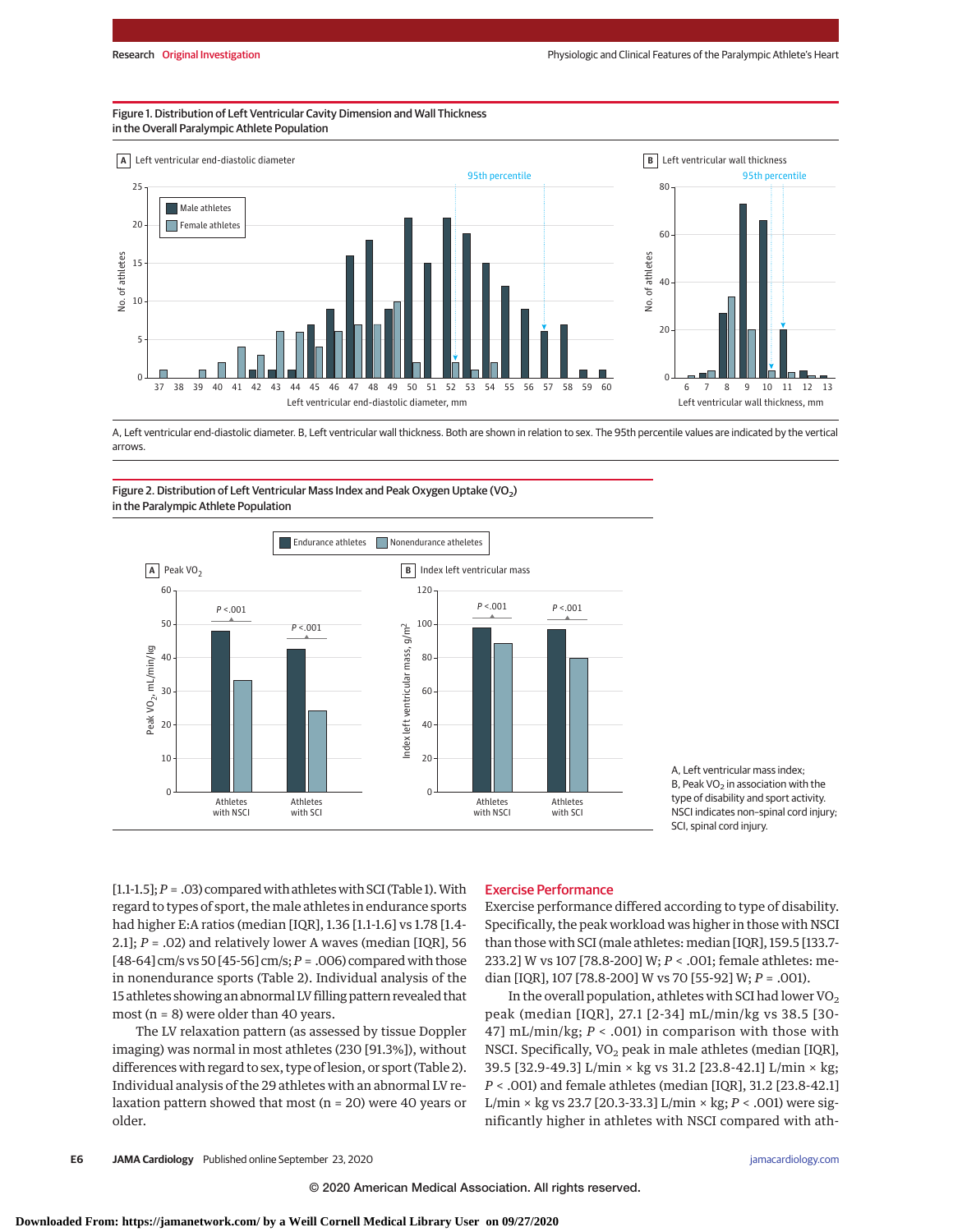Table 3. Demographic, Electrocardiographic, Echocardiographic, and Functional Characteristics of Paralympic Male Athletes in Association With Type of Sport and Disability

| Nonendurance athletes ( $n = 135$ )<br>Endurance athletes (n = 52)<br>P value<br>Characteristic<br>NSCI ( $n = 66$ )<br>$SCI(n = 69)$<br>P value<br>NSCI $(n = 39)$<br>$SCI(n = 13)$<br>.51<br>34 (29-41)<br>34 (28-40)<br>.98<br>Age, y<br>33 (30-39)<br>35 (30-39)<br>Body surface area, m <sup>2</sup><br>.56<br>.61<br>$1.9(1.8-2.0)$<br>$1.9(1.8-2.0)$<br>$1.8(1.7-2.0)$<br>$1.8(1.8-1.9)$<br>Blood pressure, mm Hg<br>Systolic<br>120 (120-130)<br>120 (120-130)<br>.67<br>120 (120-130)<br>120 (119-122)<br>.67<br>Diastolic<br>80 (75-85)<br>80 (75-85)<br>.48<br>80 (75-80)<br>80 (77-80)<br>.87<br>Heart rate, bpm<br>$67(58-74)^a$<br>68 (63-75)<br>.23<br>55 $(50-62)^a$<br>59 (54-92)<br>.21<br>Sinus bradycardia (heart rate<br>$11(16)^{b}$<br>$6(46)^{b}$<br>.35<br>$18(27)^{b}$<br>.15<br>$24(61)^{b}$<br><60 bpm), No. (%)<br>Electrocardiogram findings, No. (%)<br>Training associated<br>$18(27)^{b}$<br>$11(16)^{b}$<br>.15<br>$24(61)^{b}$<br>$6(46)^{b}$<br>.35<br>> .99<br>> 0.99<br><b>Borderline</b><br>1(1.4)<br>3(7.7)<br>1(7.7)<br>1(1.5)<br>Abnormal<br>3(4.5)<br>5(7.2)<br>.72<br>2(5.1)<br>1(7.7)<br>>99<br>52 (49-54) <sup>c</sup><br>49 (47-52)<br>.002<br>54 $(52-56)^c$<br>53 (49-53)<br>.04<br>LV end-diastolic diameter, mm<br>LV end-systolic diameter, mm<br>32 $(29-34)^d$<br>30 (28-33)<br>.17<br>34 $(31-36)^d$<br>32 (29-34)<br>.16<br>$9(9-10)$<br>$10(10-11)$<br>.53<br>Septal LV thickness, mm<br>$10(9-10)$<br>.33<br>$10(9-11)$<br>.12<br>.83<br>LV Posterior wall, mm<br>$9(9-10)$<br>$9(8-9)$<br>$10(9-10)$<br>$10(9-10)$<br>Relative wall thickness ratio<br>.23<br>.32<br>$0.35(0.34-0.38)$<br>$0.37(0.34-0.38)$<br>$0.36(0.35-0.39)$<br>$0.38(0.36 - 0.38)$<br>LV mass index, $g/m^2$<br>91 (81-99) <sup>a</sup><br>$81(73-94)^e$<br>.005<br>$110(95-121)^a$<br>$104(84-113)^e$<br>.21<br>169 $(152-197)^b$<br>200 $(169-227)^b$<br>LV mass, g<br>153 (135-180)<br>.02<br>196 (152-200)<br>.22<br>Left atrium, mm<br>36 (33-37)<br>34 (31-37)<br>.17<br>36 (33-40)<br>$36(33-41)$<br>.96<br>32 (30-34)<br>.57<br>.52<br>Aortic root, mm<br>32 (30-34)<br>33 (30-35)<br>34 (32-36)<br>Pulsed-wave Doppler<br>70 (64-81)<br>.01<br>.20<br>E wave, cm/s<br>79 (66-90)<br>76 (67-87)<br>$68(63-83)$<br>A wave, cm/s<br>57 (48-65)<br>54 (47-62)<br>.51<br>49 (45-57)<br>$50(43-56)$<br>.91<br>E:A ratio<br>$1.4(1.2-1.7)$<br>.15<br>.32<br>$1.3(1.1-1.5)$<br>$1.5(1.3-1.8)$<br>$1.4(1.3-1.6)$<br>Tissue Doppler imaging, cm/s<br>$12.1(10.5-13.7)$<br>$10.5(8.5-14.3)$<br>.21<br>$11(10.1-13.3)$<br>12.2 (11.8-13.8)<br>.26<br>E wave<br>.12<br>.50<br>$10.0(8.5-11.3)$<br>$9.3(8.0-10.3)$<br>$8.7(7.6-10.3)$<br>$9.5(8.3-10.4)$<br>A wave<br>$9.2(8.2 - 10.4)$<br>$8.6(7.8-9.5)$<br>.22<br>$9.1(8.2 - 10.0)$<br>$9.5(8.4-12.2)$<br>.46<br>S wave<br>.70<br>E:E' ratio<br>$8.1(6.1-10.1)$<br>$7.5(6.5-10.2)$<br>$8.6(7.2-11.3)$<br>$7.7(6.5-10.8)$<br>.19<br>.71<br>64 (60-69)<br>64 (59-70)<br>63 (59-68)<br>66 (63-69)<br>.26<br>Ejection fraction, %<br>112 (100-134) <sup>a</sup><br>< .001<br>.01<br>Maximum workload, W<br>145 (104-170) <sup>a</sup><br>245 (167-320) <sup>a</sup><br>180 (154-212) <sup>a</sup><br>.005<br>Maximum workload index, W/kg<br>$1.97 (1.5 - 2.3)^a$<br>$1.6(1.4-1.9)^a$<br>$3.4(2.6-4.4)^a$<br>$2.8(2.2-3.0)^a$<br>.12<br>< .001<br>44.9 (42.0-51.4) <sup>a</sup><br>.05<br>Peak VO <sub>2</sub> L/min $\times$ Kg<br>34.2 $(30.0 - 40.4)^a$<br>$28.3 (23.8 - 33.3)^a$<br>52.2 $(43.9 - 62.9)^a$<br>Peak heart rate, bpm<br>176 (161-185)<br>178 (165-184)<br>.73<br>179 (161-183)<br>185 (173-189)<br>.44<br>Peak blood pressure, mm Hg<br>$170(151-180)^f$<br>180 (170-200) <sup>f</sup><br>167 (150-170)<br>.28<br>165 (152-177)<br>.02<br>Systolic<br>80 (75-80)<br>.08<br>77 (70-80)<br>.65<br><b>Diastolic</b><br>80 (70-80)<br>80 (70-85) | Median (interquartile range) |  |  |  |  |  |  |  |
|-----------------------------------------------------------------------------------------------------------------------------------------------------------------------------------------------------------------------------------------------------------------------------------------------------------------------------------------------------------------------------------------------------------------------------------------------------------------------------------------------------------------------------------------------------------------------------------------------------------------------------------------------------------------------------------------------------------------------------------------------------------------------------------------------------------------------------------------------------------------------------------------------------------------------------------------------------------------------------------------------------------------------------------------------------------------------------------------------------------------------------------------------------------------------------------------------------------------------------------------------------------------------------------------------------------------------------------------------------------------------------------------------------------------------------------------------------------------------------------------------------------------------------------------------------------------------------------------------------------------------------------------------------------------------------------------------------------------------------------------------------------------------------------------------------------------------------------------------------------------------------------------------------------------------------------------------------------------------------------------------------------------------------------------------------------------------------------------------------------------------------------------------------------------------------------------------------------------------------------------------------------------------------------------------------------------------------------------------------------------------------------------------------------------------------------------------------------------------------------------------------------------------------------------------------------------------------------------------------------------------------------------------------------------------------------------------------------------------------------------------------------------------------------------------------------------------------------------------------------------------------------------------------------------------------------------------------------------------------------------------------------------------------------------------------------------------------------------------------------------------------------------------------------------------------------------------------------------------------------------------------------------------------------------------------------------------------------------------------------------------------------------------------------------------------------------------------------------------------------------------------------------------------------------------------------------------------------------------------------------------------------------------------------------------------------------------------------------------------------------------------------------------------------------------------------------------------------------|------------------------------|--|--|--|--|--|--|--|
|                                                                                                                                                                                                                                                                                                                                                                                                                                                                                                                                                                                                                                                                                                                                                                                                                                                                                                                                                                                                                                                                                                                                                                                                                                                                                                                                                                                                                                                                                                                                                                                                                                                                                                                                                                                                                                                                                                                                                                                                                                                                                                                                                                                                                                                                                                                                                                                                                                                                                                                                                                                                                                                                                                                                                                                                                                                                                                                                                                                                                                                                                                                                                                                                                                                                                                                                                                                                                                                                                                                                                                                                                                                                                                                                                                                                                                         |                              |  |  |  |  |  |  |  |
|                                                                                                                                                                                                                                                                                                                                                                                                                                                                                                                                                                                                                                                                                                                                                                                                                                                                                                                                                                                                                                                                                                                                                                                                                                                                                                                                                                                                                                                                                                                                                                                                                                                                                                                                                                                                                                                                                                                                                                                                                                                                                                                                                                                                                                                                                                                                                                                                                                                                                                                                                                                                                                                                                                                                                                                                                                                                                                                                                                                                                                                                                                                                                                                                                                                                                                                                                                                                                                                                                                                                                                                                                                                                                                                                                                                                                                         |                              |  |  |  |  |  |  |  |
|                                                                                                                                                                                                                                                                                                                                                                                                                                                                                                                                                                                                                                                                                                                                                                                                                                                                                                                                                                                                                                                                                                                                                                                                                                                                                                                                                                                                                                                                                                                                                                                                                                                                                                                                                                                                                                                                                                                                                                                                                                                                                                                                                                                                                                                                                                                                                                                                                                                                                                                                                                                                                                                                                                                                                                                                                                                                                                                                                                                                                                                                                                                                                                                                                                                                                                                                                                                                                                                                                                                                                                                                                                                                                                                                                                                                                                         |                              |  |  |  |  |  |  |  |
|                                                                                                                                                                                                                                                                                                                                                                                                                                                                                                                                                                                                                                                                                                                                                                                                                                                                                                                                                                                                                                                                                                                                                                                                                                                                                                                                                                                                                                                                                                                                                                                                                                                                                                                                                                                                                                                                                                                                                                                                                                                                                                                                                                                                                                                                                                                                                                                                                                                                                                                                                                                                                                                                                                                                                                                                                                                                                                                                                                                                                                                                                                                                                                                                                                                                                                                                                                                                                                                                                                                                                                                                                                                                                                                                                                                                                                         |                              |  |  |  |  |  |  |  |
|                                                                                                                                                                                                                                                                                                                                                                                                                                                                                                                                                                                                                                                                                                                                                                                                                                                                                                                                                                                                                                                                                                                                                                                                                                                                                                                                                                                                                                                                                                                                                                                                                                                                                                                                                                                                                                                                                                                                                                                                                                                                                                                                                                                                                                                                                                                                                                                                                                                                                                                                                                                                                                                                                                                                                                                                                                                                                                                                                                                                                                                                                                                                                                                                                                                                                                                                                                                                                                                                                                                                                                                                                                                                                                                                                                                                                                         |                              |  |  |  |  |  |  |  |
|                                                                                                                                                                                                                                                                                                                                                                                                                                                                                                                                                                                                                                                                                                                                                                                                                                                                                                                                                                                                                                                                                                                                                                                                                                                                                                                                                                                                                                                                                                                                                                                                                                                                                                                                                                                                                                                                                                                                                                                                                                                                                                                                                                                                                                                                                                                                                                                                                                                                                                                                                                                                                                                                                                                                                                                                                                                                                                                                                                                                                                                                                                                                                                                                                                                                                                                                                                                                                                                                                                                                                                                                                                                                                                                                                                                                                                         |                              |  |  |  |  |  |  |  |
|                                                                                                                                                                                                                                                                                                                                                                                                                                                                                                                                                                                                                                                                                                                                                                                                                                                                                                                                                                                                                                                                                                                                                                                                                                                                                                                                                                                                                                                                                                                                                                                                                                                                                                                                                                                                                                                                                                                                                                                                                                                                                                                                                                                                                                                                                                                                                                                                                                                                                                                                                                                                                                                                                                                                                                                                                                                                                                                                                                                                                                                                                                                                                                                                                                                                                                                                                                                                                                                                                                                                                                                                                                                                                                                                                                                                                                         |                              |  |  |  |  |  |  |  |
|                                                                                                                                                                                                                                                                                                                                                                                                                                                                                                                                                                                                                                                                                                                                                                                                                                                                                                                                                                                                                                                                                                                                                                                                                                                                                                                                                                                                                                                                                                                                                                                                                                                                                                                                                                                                                                                                                                                                                                                                                                                                                                                                                                                                                                                                                                                                                                                                                                                                                                                                                                                                                                                                                                                                                                                                                                                                                                                                                                                                                                                                                                                                                                                                                                                                                                                                                                                                                                                                                                                                                                                                                                                                                                                                                                                                                                         |                              |  |  |  |  |  |  |  |
|                                                                                                                                                                                                                                                                                                                                                                                                                                                                                                                                                                                                                                                                                                                                                                                                                                                                                                                                                                                                                                                                                                                                                                                                                                                                                                                                                                                                                                                                                                                                                                                                                                                                                                                                                                                                                                                                                                                                                                                                                                                                                                                                                                                                                                                                                                                                                                                                                                                                                                                                                                                                                                                                                                                                                                                                                                                                                                                                                                                                                                                                                                                                                                                                                                                                                                                                                                                                                                                                                                                                                                                                                                                                                                                                                                                                                                         |                              |  |  |  |  |  |  |  |
|                                                                                                                                                                                                                                                                                                                                                                                                                                                                                                                                                                                                                                                                                                                                                                                                                                                                                                                                                                                                                                                                                                                                                                                                                                                                                                                                                                                                                                                                                                                                                                                                                                                                                                                                                                                                                                                                                                                                                                                                                                                                                                                                                                                                                                                                                                                                                                                                                                                                                                                                                                                                                                                                                                                                                                                                                                                                                                                                                                                                                                                                                                                                                                                                                                                                                                                                                                                                                                                                                                                                                                                                                                                                                                                                                                                                                                         |                              |  |  |  |  |  |  |  |
|                                                                                                                                                                                                                                                                                                                                                                                                                                                                                                                                                                                                                                                                                                                                                                                                                                                                                                                                                                                                                                                                                                                                                                                                                                                                                                                                                                                                                                                                                                                                                                                                                                                                                                                                                                                                                                                                                                                                                                                                                                                                                                                                                                                                                                                                                                                                                                                                                                                                                                                                                                                                                                                                                                                                                                                                                                                                                                                                                                                                                                                                                                                                                                                                                                                                                                                                                                                                                                                                                                                                                                                                                                                                                                                                                                                                                                         |                              |  |  |  |  |  |  |  |
|                                                                                                                                                                                                                                                                                                                                                                                                                                                                                                                                                                                                                                                                                                                                                                                                                                                                                                                                                                                                                                                                                                                                                                                                                                                                                                                                                                                                                                                                                                                                                                                                                                                                                                                                                                                                                                                                                                                                                                                                                                                                                                                                                                                                                                                                                                                                                                                                                                                                                                                                                                                                                                                                                                                                                                                                                                                                                                                                                                                                                                                                                                                                                                                                                                                                                                                                                                                                                                                                                                                                                                                                                                                                                                                                                                                                                                         |                              |  |  |  |  |  |  |  |
|                                                                                                                                                                                                                                                                                                                                                                                                                                                                                                                                                                                                                                                                                                                                                                                                                                                                                                                                                                                                                                                                                                                                                                                                                                                                                                                                                                                                                                                                                                                                                                                                                                                                                                                                                                                                                                                                                                                                                                                                                                                                                                                                                                                                                                                                                                                                                                                                                                                                                                                                                                                                                                                                                                                                                                                                                                                                                                                                                                                                                                                                                                                                                                                                                                                                                                                                                                                                                                                                                                                                                                                                                                                                                                                                                                                                                                         |                              |  |  |  |  |  |  |  |
|                                                                                                                                                                                                                                                                                                                                                                                                                                                                                                                                                                                                                                                                                                                                                                                                                                                                                                                                                                                                                                                                                                                                                                                                                                                                                                                                                                                                                                                                                                                                                                                                                                                                                                                                                                                                                                                                                                                                                                                                                                                                                                                                                                                                                                                                                                                                                                                                                                                                                                                                                                                                                                                                                                                                                                                                                                                                                                                                                                                                                                                                                                                                                                                                                                                                                                                                                                                                                                                                                                                                                                                                                                                                                                                                                                                                                                         |                              |  |  |  |  |  |  |  |
|                                                                                                                                                                                                                                                                                                                                                                                                                                                                                                                                                                                                                                                                                                                                                                                                                                                                                                                                                                                                                                                                                                                                                                                                                                                                                                                                                                                                                                                                                                                                                                                                                                                                                                                                                                                                                                                                                                                                                                                                                                                                                                                                                                                                                                                                                                                                                                                                                                                                                                                                                                                                                                                                                                                                                                                                                                                                                                                                                                                                                                                                                                                                                                                                                                                                                                                                                                                                                                                                                                                                                                                                                                                                                                                                                                                                                                         |                              |  |  |  |  |  |  |  |
|                                                                                                                                                                                                                                                                                                                                                                                                                                                                                                                                                                                                                                                                                                                                                                                                                                                                                                                                                                                                                                                                                                                                                                                                                                                                                                                                                                                                                                                                                                                                                                                                                                                                                                                                                                                                                                                                                                                                                                                                                                                                                                                                                                                                                                                                                                                                                                                                                                                                                                                                                                                                                                                                                                                                                                                                                                                                                                                                                                                                                                                                                                                                                                                                                                                                                                                                                                                                                                                                                                                                                                                                                                                                                                                                                                                                                                         |                              |  |  |  |  |  |  |  |
|                                                                                                                                                                                                                                                                                                                                                                                                                                                                                                                                                                                                                                                                                                                                                                                                                                                                                                                                                                                                                                                                                                                                                                                                                                                                                                                                                                                                                                                                                                                                                                                                                                                                                                                                                                                                                                                                                                                                                                                                                                                                                                                                                                                                                                                                                                                                                                                                                                                                                                                                                                                                                                                                                                                                                                                                                                                                                                                                                                                                                                                                                                                                                                                                                                                                                                                                                                                                                                                                                                                                                                                                                                                                                                                                                                                                                                         |                              |  |  |  |  |  |  |  |
|                                                                                                                                                                                                                                                                                                                                                                                                                                                                                                                                                                                                                                                                                                                                                                                                                                                                                                                                                                                                                                                                                                                                                                                                                                                                                                                                                                                                                                                                                                                                                                                                                                                                                                                                                                                                                                                                                                                                                                                                                                                                                                                                                                                                                                                                                                                                                                                                                                                                                                                                                                                                                                                                                                                                                                                                                                                                                                                                                                                                                                                                                                                                                                                                                                                                                                                                                                                                                                                                                                                                                                                                                                                                                                                                                                                                                                         |                              |  |  |  |  |  |  |  |
|                                                                                                                                                                                                                                                                                                                                                                                                                                                                                                                                                                                                                                                                                                                                                                                                                                                                                                                                                                                                                                                                                                                                                                                                                                                                                                                                                                                                                                                                                                                                                                                                                                                                                                                                                                                                                                                                                                                                                                                                                                                                                                                                                                                                                                                                                                                                                                                                                                                                                                                                                                                                                                                                                                                                                                                                                                                                                                                                                                                                                                                                                                                                                                                                                                                                                                                                                                                                                                                                                                                                                                                                                                                                                                                                                                                                                                         |                              |  |  |  |  |  |  |  |
|                                                                                                                                                                                                                                                                                                                                                                                                                                                                                                                                                                                                                                                                                                                                                                                                                                                                                                                                                                                                                                                                                                                                                                                                                                                                                                                                                                                                                                                                                                                                                                                                                                                                                                                                                                                                                                                                                                                                                                                                                                                                                                                                                                                                                                                                                                                                                                                                                                                                                                                                                                                                                                                                                                                                                                                                                                                                                                                                                                                                                                                                                                                                                                                                                                                                                                                                                                                                                                                                                                                                                                                                                                                                                                                                                                                                                                         |                              |  |  |  |  |  |  |  |
|                                                                                                                                                                                                                                                                                                                                                                                                                                                                                                                                                                                                                                                                                                                                                                                                                                                                                                                                                                                                                                                                                                                                                                                                                                                                                                                                                                                                                                                                                                                                                                                                                                                                                                                                                                                                                                                                                                                                                                                                                                                                                                                                                                                                                                                                                                                                                                                                                                                                                                                                                                                                                                                                                                                                                                                                                                                                                                                                                                                                                                                                                                                                                                                                                                                                                                                                                                                                                                                                                                                                                                                                                                                                                                                                                                                                                                         |                              |  |  |  |  |  |  |  |
|                                                                                                                                                                                                                                                                                                                                                                                                                                                                                                                                                                                                                                                                                                                                                                                                                                                                                                                                                                                                                                                                                                                                                                                                                                                                                                                                                                                                                                                                                                                                                                                                                                                                                                                                                                                                                                                                                                                                                                                                                                                                                                                                                                                                                                                                                                                                                                                                                                                                                                                                                                                                                                                                                                                                                                                                                                                                                                                                                                                                                                                                                                                                                                                                                                                                                                                                                                                                                                                                                                                                                                                                                                                                                                                                                                                                                                         |                              |  |  |  |  |  |  |  |
|                                                                                                                                                                                                                                                                                                                                                                                                                                                                                                                                                                                                                                                                                                                                                                                                                                                                                                                                                                                                                                                                                                                                                                                                                                                                                                                                                                                                                                                                                                                                                                                                                                                                                                                                                                                                                                                                                                                                                                                                                                                                                                                                                                                                                                                                                                                                                                                                                                                                                                                                                                                                                                                                                                                                                                                                                                                                                                                                                                                                                                                                                                                                                                                                                                                                                                                                                                                                                                                                                                                                                                                                                                                                                                                                                                                                                                         |                              |  |  |  |  |  |  |  |
|                                                                                                                                                                                                                                                                                                                                                                                                                                                                                                                                                                                                                                                                                                                                                                                                                                                                                                                                                                                                                                                                                                                                                                                                                                                                                                                                                                                                                                                                                                                                                                                                                                                                                                                                                                                                                                                                                                                                                                                                                                                                                                                                                                                                                                                                                                                                                                                                                                                                                                                                                                                                                                                                                                                                                                                                                                                                                                                                                                                                                                                                                                                                                                                                                                                                                                                                                                                                                                                                                                                                                                                                                                                                                                                                                                                                                                         |                              |  |  |  |  |  |  |  |
|                                                                                                                                                                                                                                                                                                                                                                                                                                                                                                                                                                                                                                                                                                                                                                                                                                                                                                                                                                                                                                                                                                                                                                                                                                                                                                                                                                                                                                                                                                                                                                                                                                                                                                                                                                                                                                                                                                                                                                                                                                                                                                                                                                                                                                                                                                                                                                                                                                                                                                                                                                                                                                                                                                                                                                                                                                                                                                                                                                                                                                                                                                                                                                                                                                                                                                                                                                                                                                                                                                                                                                                                                                                                                                                                                                                                                                         |                              |  |  |  |  |  |  |  |
|                                                                                                                                                                                                                                                                                                                                                                                                                                                                                                                                                                                                                                                                                                                                                                                                                                                                                                                                                                                                                                                                                                                                                                                                                                                                                                                                                                                                                                                                                                                                                                                                                                                                                                                                                                                                                                                                                                                                                                                                                                                                                                                                                                                                                                                                                                                                                                                                                                                                                                                                                                                                                                                                                                                                                                                                                                                                                                                                                                                                                                                                                                                                                                                                                                                                                                                                                                                                                                                                                                                                                                                                                                                                                                                                                                                                                                         |                              |  |  |  |  |  |  |  |
|                                                                                                                                                                                                                                                                                                                                                                                                                                                                                                                                                                                                                                                                                                                                                                                                                                                                                                                                                                                                                                                                                                                                                                                                                                                                                                                                                                                                                                                                                                                                                                                                                                                                                                                                                                                                                                                                                                                                                                                                                                                                                                                                                                                                                                                                                                                                                                                                                                                                                                                                                                                                                                                                                                                                                                                                                                                                                                                                                                                                                                                                                                                                                                                                                                                                                                                                                                                                                                                                                                                                                                                                                                                                                                                                                                                                                                         |                              |  |  |  |  |  |  |  |
|                                                                                                                                                                                                                                                                                                                                                                                                                                                                                                                                                                                                                                                                                                                                                                                                                                                                                                                                                                                                                                                                                                                                                                                                                                                                                                                                                                                                                                                                                                                                                                                                                                                                                                                                                                                                                                                                                                                                                                                                                                                                                                                                                                                                                                                                                                                                                                                                                                                                                                                                                                                                                                                                                                                                                                                                                                                                                                                                                                                                                                                                                                                                                                                                                                                                                                                                                                                                                                                                                                                                                                                                                                                                                                                                                                                                                                         |                              |  |  |  |  |  |  |  |
|                                                                                                                                                                                                                                                                                                                                                                                                                                                                                                                                                                                                                                                                                                                                                                                                                                                                                                                                                                                                                                                                                                                                                                                                                                                                                                                                                                                                                                                                                                                                                                                                                                                                                                                                                                                                                                                                                                                                                                                                                                                                                                                                                                                                                                                                                                                                                                                                                                                                                                                                                                                                                                                                                                                                                                                                                                                                                                                                                                                                                                                                                                                                                                                                                                                                                                                                                                                                                                                                                                                                                                                                                                                                                                                                                                                                                                         |                              |  |  |  |  |  |  |  |
|                                                                                                                                                                                                                                                                                                                                                                                                                                                                                                                                                                                                                                                                                                                                                                                                                                                                                                                                                                                                                                                                                                                                                                                                                                                                                                                                                                                                                                                                                                                                                                                                                                                                                                                                                                                                                                                                                                                                                                                                                                                                                                                                                                                                                                                                                                                                                                                                                                                                                                                                                                                                                                                                                                                                                                                                                                                                                                                                                                                                                                                                                                                                                                                                                                                                                                                                                                                                                                                                                                                                                                                                                                                                                                                                                                                                                                         |                              |  |  |  |  |  |  |  |
|                                                                                                                                                                                                                                                                                                                                                                                                                                                                                                                                                                                                                                                                                                                                                                                                                                                                                                                                                                                                                                                                                                                                                                                                                                                                                                                                                                                                                                                                                                                                                                                                                                                                                                                                                                                                                                                                                                                                                                                                                                                                                                                                                                                                                                                                                                                                                                                                                                                                                                                                                                                                                                                                                                                                                                                                                                                                                                                                                                                                                                                                                                                                                                                                                                                                                                                                                                                                                                                                                                                                                                                                                                                                                                                                                                                                                                         |                              |  |  |  |  |  |  |  |
|                                                                                                                                                                                                                                                                                                                                                                                                                                                                                                                                                                                                                                                                                                                                                                                                                                                                                                                                                                                                                                                                                                                                                                                                                                                                                                                                                                                                                                                                                                                                                                                                                                                                                                                                                                                                                                                                                                                                                                                                                                                                                                                                                                                                                                                                                                                                                                                                                                                                                                                                                                                                                                                                                                                                                                                                                                                                                                                                                                                                                                                                                                                                                                                                                                                                                                                                                                                                                                                                                                                                                                                                                                                                                                                                                                                                                                         |                              |  |  |  |  |  |  |  |
|                                                                                                                                                                                                                                                                                                                                                                                                                                                                                                                                                                                                                                                                                                                                                                                                                                                                                                                                                                                                                                                                                                                                                                                                                                                                                                                                                                                                                                                                                                                                                                                                                                                                                                                                                                                                                                                                                                                                                                                                                                                                                                                                                                                                                                                                                                                                                                                                                                                                                                                                                                                                                                                                                                                                                                                                                                                                                                                                                                                                                                                                                                                                                                                                                                                                                                                                                                                                                                                                                                                                                                                                                                                                                                                                                                                                                                         |                              |  |  |  |  |  |  |  |
|                                                                                                                                                                                                                                                                                                                                                                                                                                                                                                                                                                                                                                                                                                                                                                                                                                                                                                                                                                                                                                                                                                                                                                                                                                                                                                                                                                                                                                                                                                                                                                                                                                                                                                                                                                                                                                                                                                                                                                                                                                                                                                                                                                                                                                                                                                                                                                                                                                                                                                                                                                                                                                                                                                                                                                                                                                                                                                                                                                                                                                                                                                                                                                                                                                                                                                                                                                                                                                                                                                                                                                                                                                                                                                                                                                                                                                         |                              |  |  |  |  |  |  |  |
|                                                                                                                                                                                                                                                                                                                                                                                                                                                                                                                                                                                                                                                                                                                                                                                                                                                                                                                                                                                                                                                                                                                                                                                                                                                                                                                                                                                                                                                                                                                                                                                                                                                                                                                                                                                                                                                                                                                                                                                                                                                                                                                                                                                                                                                                                                                                                                                                                                                                                                                                                                                                                                                                                                                                                                                                                                                                                                                                                                                                                                                                                                                                                                                                                                                                                                                                                                                                                                                                                                                                                                                                                                                                                                                                                                                                                                         |                              |  |  |  |  |  |  |  |
|                                                                                                                                                                                                                                                                                                                                                                                                                                                                                                                                                                                                                                                                                                                                                                                                                                                                                                                                                                                                                                                                                                                                                                                                                                                                                                                                                                                                                                                                                                                                                                                                                                                                                                                                                                                                                                                                                                                                                                                                                                                                                                                                                                                                                                                                                                                                                                                                                                                                                                                                                                                                                                                                                                                                                                                                                                                                                                                                                                                                                                                                                                                                                                                                                                                                                                                                                                                                                                                                                                                                                                                                                                                                                                                                                                                                                                         |                              |  |  |  |  |  |  |  |
|                                                                                                                                                                                                                                                                                                                                                                                                                                                                                                                                                                                                                                                                                                                                                                                                                                                                                                                                                                                                                                                                                                                                                                                                                                                                                                                                                                                                                                                                                                                                                                                                                                                                                                                                                                                                                                                                                                                                                                                                                                                                                                                                                                                                                                                                                                                                                                                                                                                                                                                                                                                                                                                                                                                                                                                                                                                                                                                                                                                                                                                                                                                                                                                                                                                                                                                                                                                                                                                                                                                                                                                                                                                                                                                                                                                                                                         |                              |  |  |  |  |  |  |  |
|                                                                                                                                                                                                                                                                                                                                                                                                                                                                                                                                                                                                                                                                                                                                                                                                                                                                                                                                                                                                                                                                                                                                                                                                                                                                                                                                                                                                                                                                                                                                                                                                                                                                                                                                                                                                                                                                                                                                                                                                                                                                                                                                                                                                                                                                                                                                                                                                                                                                                                                                                                                                                                                                                                                                                                                                                                                                                                                                                                                                                                                                                                                                                                                                                                                                                                                                                                                                                                                                                                                                                                                                                                                                                                                                                                                                                                         |                              |  |  |  |  |  |  |  |
|                                                                                                                                                                                                                                                                                                                                                                                                                                                                                                                                                                                                                                                                                                                                                                                                                                                                                                                                                                                                                                                                                                                                                                                                                                                                                                                                                                                                                                                                                                                                                                                                                                                                                                                                                                                                                                                                                                                                                                                                                                                                                                                                                                                                                                                                                                                                                                                                                                                                                                                                                                                                                                                                                                                                                                                                                                                                                                                                                                                                                                                                                                                                                                                                                                                                                                                                                                                                                                                                                                                                                                                                                                                                                                                                                                                                                                         |                              |  |  |  |  |  |  |  |

Abbreviations: A max, late (atrial) diastolic peak flow-velocity; A wave, late diastolic relaxation peak velocity; E max, early diastolic peak flow velocity; E:A ratio, ratio of the early to late diastolic peak flow velocities; E wave, early diastolic relaxation peak velocity; LV, left ventricular; NSCI, non–spinal cord injury; SCI, spinal cord injury; S wave, systolic peak velocity.

 $b$  Significance is  $P = .001$  when comparing athletes with SCI in nonendurance sports vs endurance sports or athletes with NSCI in nonendurance sports vs endurance sports.

 $\epsilon$  Significance is  $P = 0.002$  when comparing athletes with NSCI in nonendurance sports vs endurance sports.

<sup>d</sup> Significance is  $P = 0.005$  when comparing athletes with NSCI in nonendurance sports vs endurance sports.

<sup>a</sup> Significance is  $P < .001$  when comparing athletes with NSCI in nonendurance sports vs endurance sports or athletes with SCI in nonendurance vs endurance <sup>e</sup> Significance is  $P = 0.004$  when comparing athletes with SCI in nonendurance sports vs endurance sports.

> f Significance is  $P = .03$  when comparing athletes with NSCI in nonendurance sports vs endurance sports.

letes with SCI (Table 1). The peak systolic and diastolic blood pressure, as well as maximum heart rate, however, were not different.

When examined with regard to sport, both male and female athletes competing in endurance disciplines attained higher peak workload (male athletes: median [IQR], 127.5

sports.

[jamacardiology.com](http://www.jamacardiology.com?utm_campaign=articlePDF%26utm_medium=articlePDFlink%26utm_source=articlePDF%26utm_content=jamacardio.2020.4306) **(Reprinted) JAMA Cardiology** Published online September 23, 2020 **E7**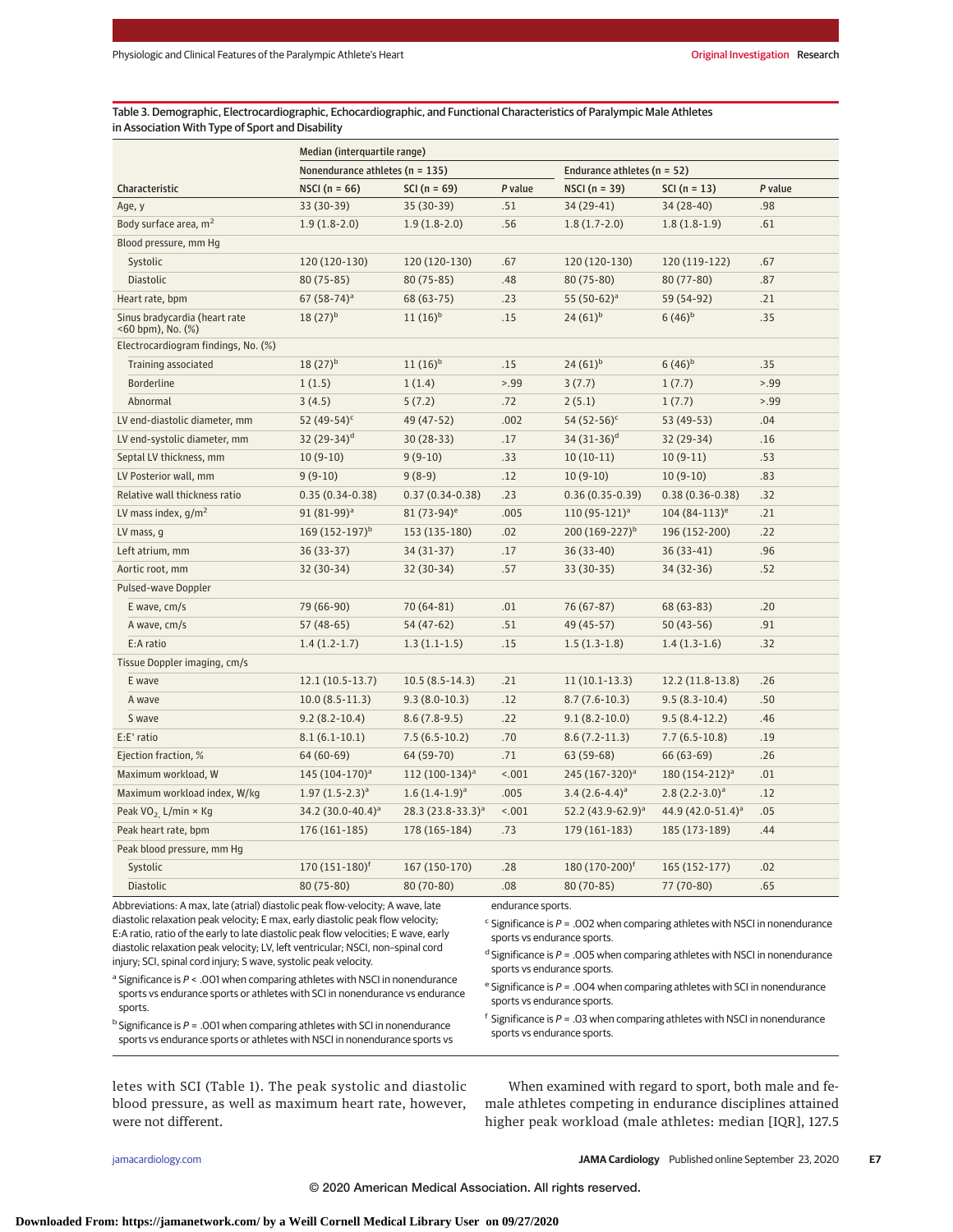[100.2-153.0] W vs 220 [166-300] W; *P* < .001; female athletes:median [IQR], 70 [56.5-82]W vs 151 [95-220]W;*P* < .001). In the overall population,  $VO<sub>2</sub>$  peak was higher in athletes in endurance sports compared with those in nonendurance sports (median [IQR], 45.6 [39-55] mL/min/kg vs 30.1 [25- 35] mL/min/kg; *P* = .001). Specifically, VO<sub>2</sub> peak was higher in both male athletes (median [IQR], 31.7 [25.4-36.1] L/min × kg vs 49.0 [42.7-62.1] L/min × kg; *P* < .001) and female athletes (median [IQR], 23.6 [20.3-26.5] L/min × kg vs 39.4 [31.8- 48.7] L/min × kg; *P* < .001) compared with athletes competing in other disciplines. The peak diastolic blood pressure and maximum heart rate were not different (Table 2, Figure 2B).

Among male athletes engaged in nonendurance sports, athletes with NSCI had superior exercise performance and attained higher peak workload and  $VO<sub>2</sub>$  peak compared with athletes with SCI (maximum workload: median [IQR], 145 [104- 170] W vs 112 [100-134] W; *P* < .001; peak VO<sub>2</sub>: median [IQR], 34.2 [30-40] L/min × kg vs 28.3 [23.8-33.3] L/min × kg; *P* < .001). Among those participating in endurance sports, these differences became nonsignificant (ie, in index peak workload and  $VO<sub>2</sub>$  peak) (Table 3).

Individual analysis revealed that  $VO<sub>2</sub>$  peak exceeded  $50$  mL/kg/min in most male athletes in endurance sports (n = 33 [63.5%]). On the other hand, a markedly reduced  $VO<sub>2</sub>$  peak (ie, ≤14 mL/kg/min)<sup>21</sup> was recorded in a subset of 7 athletes (4%) competing in nonendurance disciplines (ie, shooting, curling, and archery).

Stepwise regression analysis showed that  $VO<sub>2</sub>$  peak was largely associated with body surface area, LV mass, and peak workload  $(R^2, 0.796; P < .001)$ . Moreover, type of sport (*F*9,246 = 31.31;*P* < .001), and disability (*F*2,253 = 40.09;*P* < .001) were significantly associated with  $VO<sub>2</sub>$  peak.

## **Discussion**

Based on our analysis, we can describe the clinical characteristics of cardiac remodeling in Paralympic athletes (the Paralympic athlete's heart) in several ways. This investigation was initiated to add novel scientific data regarding the characteristics of cardiac remodeling in Paralympic athletes, who represents an increasing proportion of the athletic population.

#### Electrocardiographic Features

The median resting heart rate was higher in athletes with SCI than NSCI, and this was likely associated with their smaller LV cavity (and stroke volume), as previously described.<sup>22</sup> The other ECG patterns considered physiologic consequence of exercise training, including increased R-wave or S-wave voltages, ST-segment elevation, and incomplete right bundle branch block, were seen in about one-third of Paralympic athletes. This observation extends to the Paralympic athletes what has been previously reported in Olympic athletes who are able-bodied<sup>23,24</sup> and supports the concept that individuals who are able to sustain higher training volume with larger muscle mass, such as the male athletes with NSCI in endurance sports, develop training-associated ECG changes more frequently.

The ECG abnormalities that were not associated with training and potentially an expression of cardiac disease were preferentially observed among female athletes and athletes with SCI. The proportion of abnormal ECGs in the overall Paralympic athletes was not very different from what has been previously reported in athletes who are able-bodied,<sup>13,23-25</sup> but most of these abnormalities were seen among athletes with SCI. Prevalence of abnormal ECGs, suggestive for cardiac diseases, in participants with SCI may be because of the greater prevalence of cardiovascular risk factors and cardiac or systemic comorbidities in these participants, as has been previously reported.<sup>26</sup> The most frequent alterations were T-wave inversions (in the absence of overt cardiac disease): these athletes were allowed to pursue in competitions under a close follow-up program, because of the risk for future incident cardiac events.<sup>27</sup>

#### Echocardiographic Characteristics

The main finding of our study was that athletes with SCI participating in nonendurance sport showed the smallest LV cavity and LV mass, which likely explains their reduced physical performance. On the other hand, athletes with NSCI, being able to exercise with a larger muscle mass, have larger cardiac dimensions and attain higher physical performance. It was noteworthy, however, that within the SCI group, those engaged in an endurance sport showed a substantial cardiac remodeling, with increased LV cavity size and mass, similar to that seen in athletes with NSCI.

The small LV dimension in athletes with SCI is the consequence of several determinants. Spinal cord lesions disrupt descending autonomic pathways, inducing abnormalities in multiple organ systems, notably including cardiovascular function, and resulting in the loss of supraspinal regulation of sympathetic activity.<sup>28-32</sup> As a consequence, the loss of adrenergic vasoconstriction below the level of lesion and reduction of the leg's muscle pump during exercise cause a relative entrapment of peripheral venous blood below the level of the spinal cord lesion and, consequently, a reduced preload. The expected consequence is a small LV cavity, which in turn is associated with a low increase in cardiac output during exercise.8,29-32 This consideration is consistent with a previous experience showing a lower stroke volume during exercise in those with SCI compared with athletes with lower limb amputation or poliomyelitis<sup>22</sup> and substantiated by recent observations in patients with SCI.<sup>33</sup>

The type of sport was a robust determinant for cardiac remodeling in Paralympic athletes, as previously described in athletes who are able-bodied.<sup>17,18</sup> Specifically, endurance disciplines (ie, hand bike, cycling, rowing, cross-country skiing) were associated with significant cardiac remodeling, especially in athletes with SCI. This observation is consistent with our previous observation that athletes with SCI and endurance training can reach the same cardiac output during exercise as that achieved by athletes with NSCI.<sup>22</sup> This observation suggests that the heart of individuals with SCI maintains the capability to undergo substantial morphologic and functional remodeling in response to intensive endurance training, as described in athletes who are able-bodied and en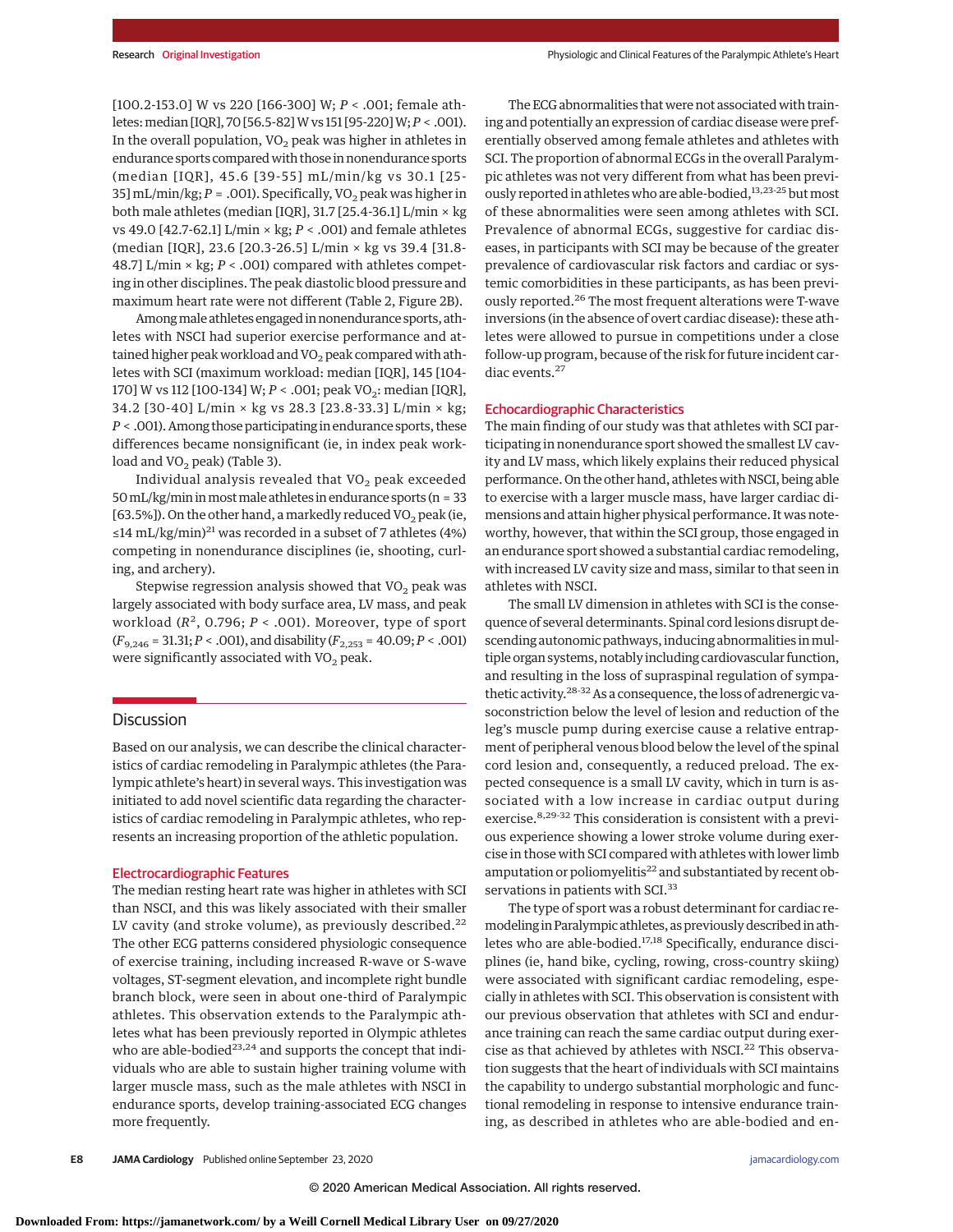gaged in endurance sports,<sup>18,19</sup> and suggests that this type of sport may help them to offset the limitations inherent to the spinal cord lesion.

Of note, LV wall thickness remained within normal limits (ie, ≤12 mm) in all Paralympic athletes, regardless of the type of disability, type of sport, sex, and body size (Figure 1). Therefore, finding LV hypertrophy (ie, wall thickness ≥13 mm) in a Paralympic athlete should be viewed with suspicion and not as an expression of physiologic LV remodeling.

As previously reported in athletes who are able-bodied,<sup>16</sup> the cardiac remodeling observed in Paralympic athletes does not convey LV dysfunctional changes. Also, the indexes of LV systolic and diastolic function remained within normal limits, regardless of the type and severity of disability or the sport discipline.

### Functional Characteristics

Finally, the greatest cardiac remodeling observed in endurance athletes was associated with the highest degree of aerobic performance. Multivariate statistical analysis confirmed that a greater extent of remodeling (reflected by larger LV dimensions) and higher workload on cardiopulmonary exercise testing (seen in athletes in endurance sports) were associated with greater aerobic power (VO<sub>2</sub> peak) (Figure 2, B). Our results are consistent with previous studies demonstrating highest VO<sub>2</sub> peak and level of performance in athletes competing in endurance disciplines.<sup>14,32,33</sup>

Our data have limited confirmation in the scientific literature because of a paucity of investigations and/or limited sample of individuals included in previous analyses $4-9$  that were unable to exhaustively describe the cardiac remodeling in Paralympic athletes. Previous observations have reported conflicting results; differences in cardiac dimensions between Paralympic athletes and athletes with able bodies were even denied or minimized.<sup>7,9</sup> Therefore, the novelty and value of the present investigation is the characterization of the range of physiologic cardiac remodeling in Paralympic athletes according to type of disability and sport participation, whichmay find immediate implementation in the setting of cardiovascular evaluation of these athletes.

At present, no specific recommendations for preparticipation cardiac screening of Paralympic athletes have been released from the sport governing bodies or scientific societies, unlike consensus statements addressing athletes who are able-bodied.12 We hope that this investigation may raise the awareness of the scientific and medical community on this unique athletic population, to provide appropriate and tailored recommendations for their safe sports participation.

#### Limitations

Several limitations are inherent to the study design, such as the long period of recruitment, because of the small number of Paralympic athletes entering ourmedical program each year. We also acknowledge that these small numbers limit the ability to define the normal values of cardiac remodeling for each type of sport and lesion. Also, the limited number of female athletes was likely responsible for the lack of statistical significance of the differences we observed in cardiac dimensions in association with the type of lesion and sport. Moreover, the classification we arbitrarily introduced (SCI vs NSCI) is grossly imperfect and does not appropriately consider the variety of lesions and functional impairments existing in the world of Paralympics. The same is true for the classification of sport (endurance vs nonendurance), which ignores the variety of hemodynamic and neurohormonal changes associated with different sport disciplines. Moreover, the lack of sedentary control participants with similar demographic and disability characteristics makes our data insufficient to precisely define the outer limits of cardiac remodeling. Finally, we excluded cardiac diseases by our diagnostic protocol, largely based on echocardiography. Therefore, we cannot exclude that certain cardiac abnormalities that might be detected by cardiac magnetic resonance, and genetic analyses might have been missed.

# **Conclusions**

Cardiac remodeling occurs in Paralympic athletes in accordance to the type of disability and the participating sport discipline. Athletes with NSCI and those who compete in endurance sports showed the highest prevalence of trainingassociated ECG changes, the largest LV cavity dimensions and mass, and the greatest VO<sub>2</sub> peak. In contrast, athletes with SCI and those involved in nonendurance sports demonstrate the least degree of cardiac remodeling, associated with relative reduction in  $VO<sub>2</sub>$  peak.

#### ARTICLE INFORMATION

**Accepted for Publication:** July 9, 2020. **Published Online:** September 23, 2020. doi[:10.1001/jamacardio.2020.4306](https://jamanetwork.com/journals/jama/fullarticle/10.1001/jamacardio.2020.4306?utm_campaign=articlePDF%26utm_medium=articlePDFlink%26utm_source=articlePDF%26utm_content=jamacardio.2020.4306)

**Authors Contributions:** Drs Pelliccia and Spataro had full access to all of the data in the study and take responsibility for the integrity of the data and the accuracy of the data analysis. Concept and design: Pelliccia, Quattrini, Adami,

Spataro, Bernardi. Acquisition, analysis, or interpretation of data:

Pelliccia, Quattrini, Cavarretta, Squeo, Adami, Di Paolo, Bernardi.

Drafting of the manuscript: Pelliccia, Quattrini,

Cavarretta, Squeo, Spataro. Critical revision of the manuscript for important intellectual content: Pelliccia, Adami, Di Paolo, Spataro, Bernardi. Statistical analysis: Cavarretta. Administrative, technical, or material support: Pelliccia, Adami, Di Paolo. Supervision: Pelliccia, Squeo, Spataro, Bernardi. Other—discussion on each step of the research project: Bernardi. **Conflict of Interest Disclosures:** Dr Bernardi

reported personal fees from Italian Paralympic Committee and grants from Sapienza University of Rome during the conduct of the study and grants from Sapienza University of Rome, grants and

personal fees from Federazione Italiana Pallacanestro in Carrozzina (FIPIC), and personal fees from National Antidoping Organization Italy outside the submitted work. No other disclosures were reported.

**Funding/Support:** This work was supported by the Italian National Olympic Committee and Italian Paralympic Committee.

**Role of the Funder/Sponsor:** The funders had no role in the design and conduct of the study; collection, management, analysis, and interpretation of the data; preparation, review, or approval of the manuscript; and decision to submit the manuscript for publication.